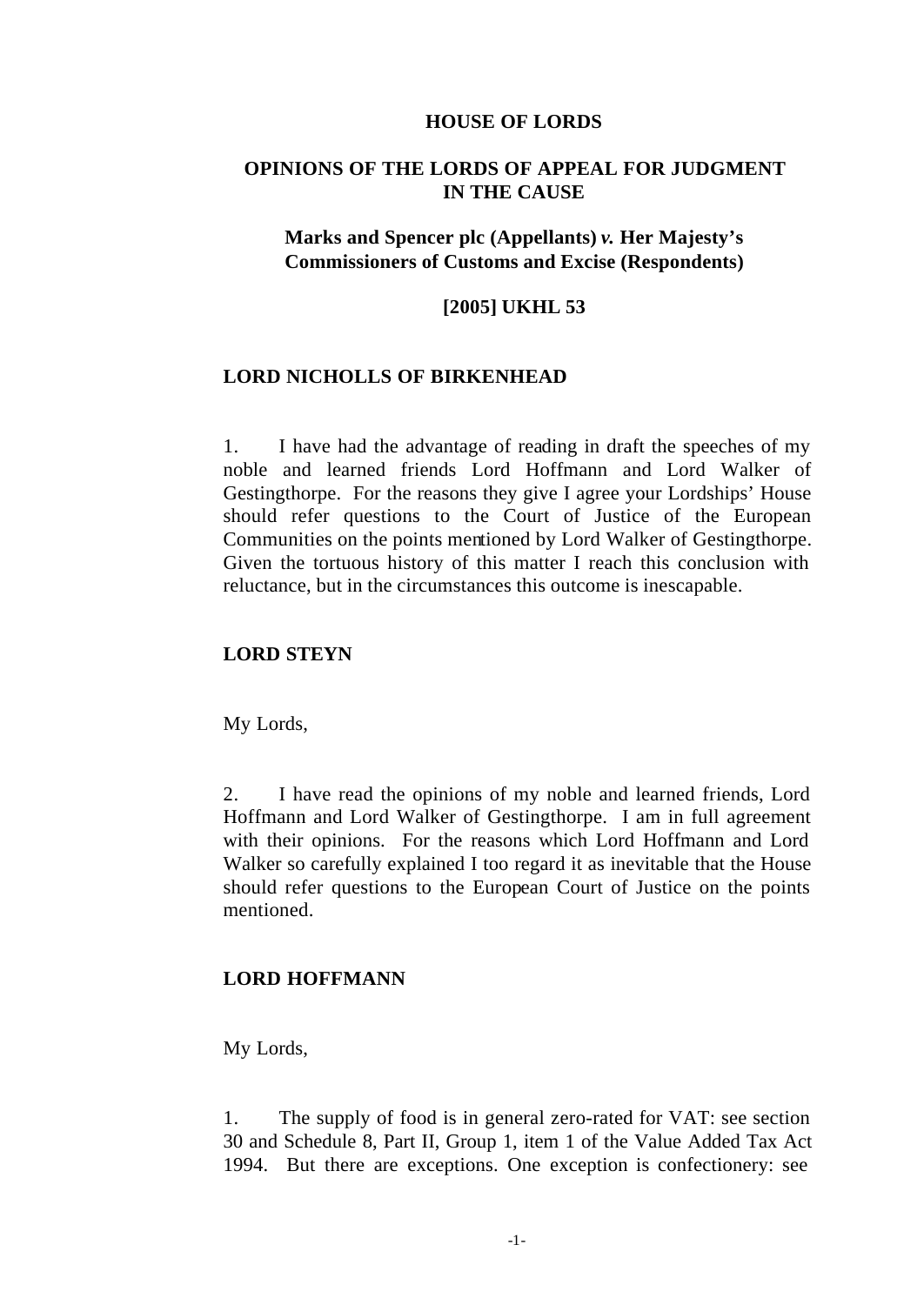item 2 of the Excepted Items. But there is an exception to that exception: cakes or biscuits are in general also zero-rated. There is however an exception to that exception to the exception, namely biscuits wholly or partly covered with chocolate. They are standard-rated.

2. For many years, starting with the introduction of VAT in 1973, the Commissioners of Customs and Excise took the view that Marks & Spencer teacakes, which are covered with chocolate, were biscuits and therefore standard-rated. Marks & Spencer accounted for VAT on that basis. But in September 1994 they admitted they had been wrong. They were actually cakes and should have been zero-rated. Marks & Spencer claimed repayment of all the VAT for which they had wrongly accounted over the years, totalling £3.5 million.

3. Section 80 of the 1994 Act gives a limited right to repayment:

"(1) Where a person has (whether before or after the commencement of this Act) paid an amount to the Commissioners by way of VAT which was not VAT due to them, they shall be liable to repay the amount to him.

(2) The Commissioners shall only be liable to pay an amount under this section on a claim being made for the purpose.

(3) It shall be a defence, in relation to a claim under this section, that repayment of an amount would unjustly enrich the claimant."

4. The Commissioners invoked the defence under subsection (3). They said that Marks & Spencer had passed on 90% of the VAT to their customers. After hearing expert evidence about the market for teacakes, the VAT Tribunal accepted this submission and held that Marks & Spencer were entitled to only 10% of their claim. Marks & Spencer no longer dispute that as a matter of domestic law this finding was correct. Instead, they claim that they have a right to repayment not only under section 80 but also as a matter of community law and that it would be contrary to principles of community law for that right to be restricted by the defence of unjust enrichment.

5. The main question in this appeal is therefore whether Marks & Spencer have a right to repayment under Community law. There is no doubt that if a Member State charges VAT in breach of the rules of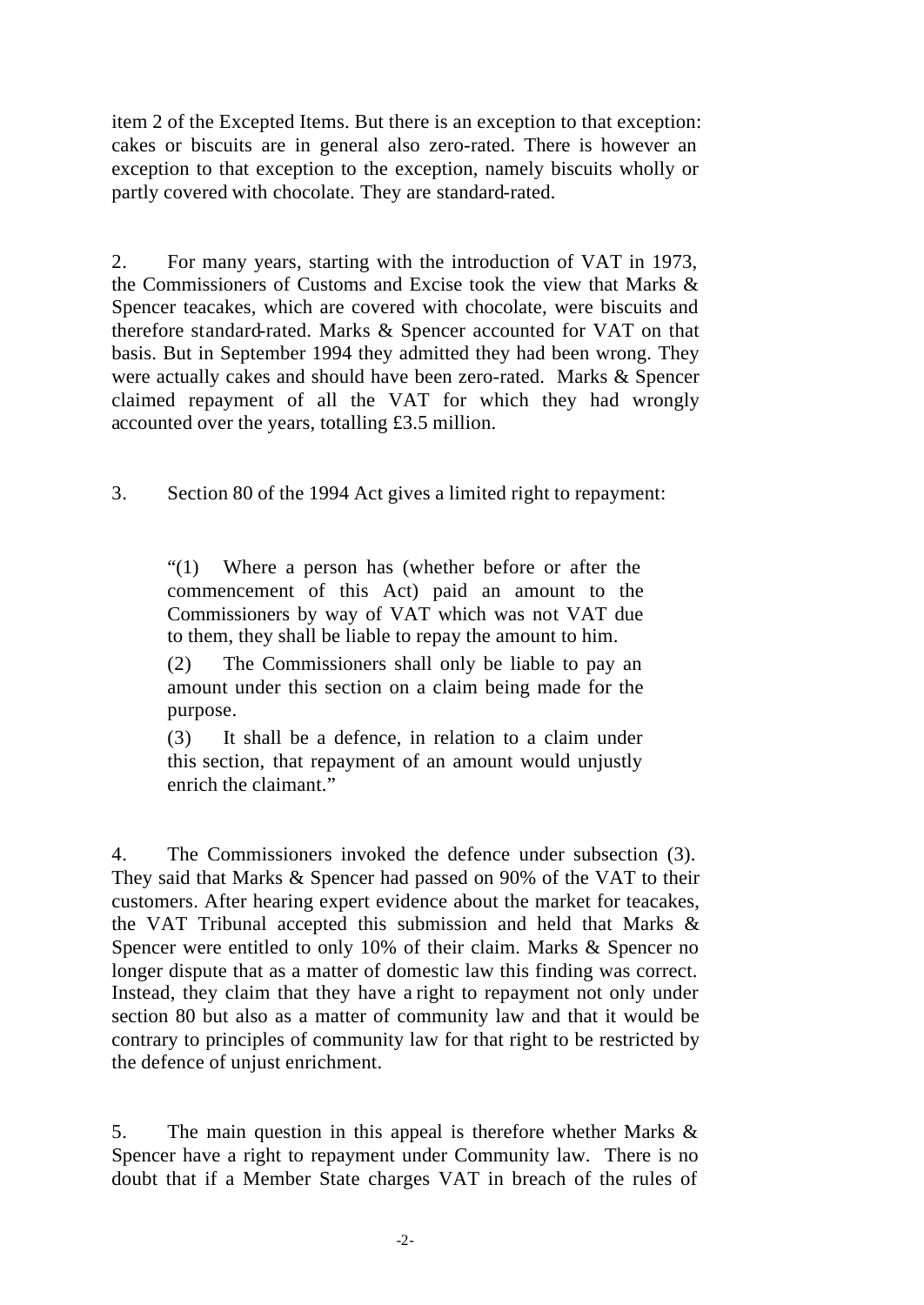community law, a community right to repayment will be implied: see *BP Supergas Anonimos Etairia Geniki Emporiki-Viomichaniki kai Antiprossopeion v Greece* (Case C-62/93) [1995] STC 805. Whether such a right would, in the circumstances of this case, be incompatible with the unjust enrichment defence is a matter in dispute. But what seems clear is that for such a right to arise in the first place, the charge to VAT must have been in breach of the rules of community law.

6. Does community law give Marks & Spencer a right to be zerorated on the sale of teacakes? Article 12(3) of the Sixth Directive lays down the general rule that VAT must be charged at the standard rate. But, by way of exception, Article 28(2)(a) says that Member States "may" maintain "exemptions with refund of the tax paid at the preceding stage" (that is to say, zero-rating) which were in force in 1991. This continues an exception which has existed since VAT was first introduced.

7. The United Kingdom has chosen, as a matter of domestic law, to exercise this power. But does that mean that Marks & Spencer has a *community* right to be zero-rated? I should have thought not. Community law imposes no duty upon the United Kingdom to refrain from charging the standard rate of VAT on tea cakes. Marks & Spencer say that although there is no duty to legislate for a zero rate, article 12.1 of the Directive says that "the rate applicable to taxable transactions shall be that in force at the time of the chargeable event". If, therefore, the rate in force at the time the tea cakes were sold was zero, there was a community right to be charged that rate and no more.

8. I do not accept this submission. Article 12.1 is concerned with timing, not with the rate which may be charged. In any case, article 12.1 can have no application to transactions on which no tax is imposed, whether they are exempt in the narrower UK sense or zero-rated, that is to say, exempt with refund of tax previously paid.

9. This view appears to me to be supported by the reasoning of the Court of Justice in *Idéal Tourisme SA v Belgian State* (Case C-36/99) [2001] STC 1386. Ideal Tourisme complained that the services they provided to coach passengers were charged VAT at 6% while competing air transport was exempt. They said that such discrimination was in breach of the community principle of equal treatment. The Belgian government said that they had a right to exempt air travel under article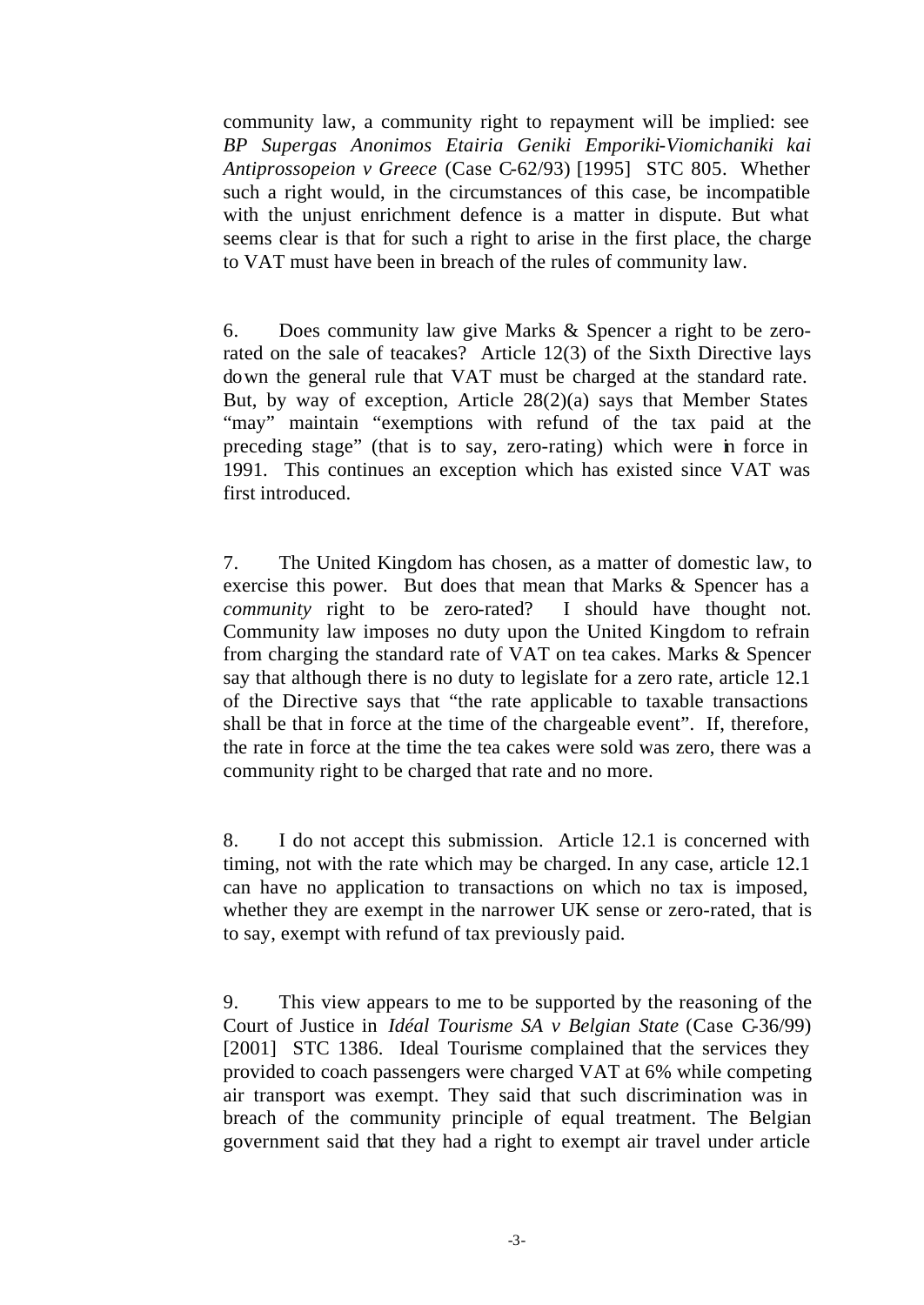28(3)(b) of the Directive but no such right in respect of coach travel. The Court said, in paragraph 38 of its judgment:

"As the Belgian State stated at the hearing, the harmonisation envisaged has not yet been achieved, insofar as the Sixth Directive, by virtue of art 28(3)(b), unreservedly authorises the member states to retain certain provisions of their national legislation predating the Sixth Directive which would, without that authorisation, be incompatible with that directive. Consequently, insofar as a member state retains such provisions, it does not transpose the Sixth Directive and thus does not infringe either that directive or the general community principles which member states must...comply with when implementing community legislation."

10. Similarly, as it seems to me, the United Kingdom, by zero-rating cakes, was not transposing the Sixth Directive and its failure to apply that "rate" to Marks & Spencer teacakes was therefore not a breach of the Directive or any other principle of community law.

11. If that is correct, then the claim by Marks & Spencer to avoid the unjust enrichment defence must fail at the first hurdle. Speaking for myself, I think that it is correct. But we have been shown two contrary opinions which must be entitled to respect. The first is in the submissions of the Commission on a reference at an earlier stage of these proceedings which was concerned with the recovery of VAT on gift vouchers. There was no doubt that, in the light of the decision of the Court of Justice in *Argos Distributors Ltd v Commissioners of Customs and Excise* (Case C-288/94) [1996] STC 1359, VAT on the vouchers had been charged on a basis inconsistent with Community law. The reference raised no question about whether the same could be said about teacakes. Nevertheless, the Commission, in its Written Observations, said:

"There is only one difference between the early vouchers claim and the [late vouchers and teacakes] claims; as regards the early vouchers claim, the national legislation itself contravened the Directive, whereas with respect to the other two claims that legislation was unimpeachable in itself but was misapplied. Yet the end result in the two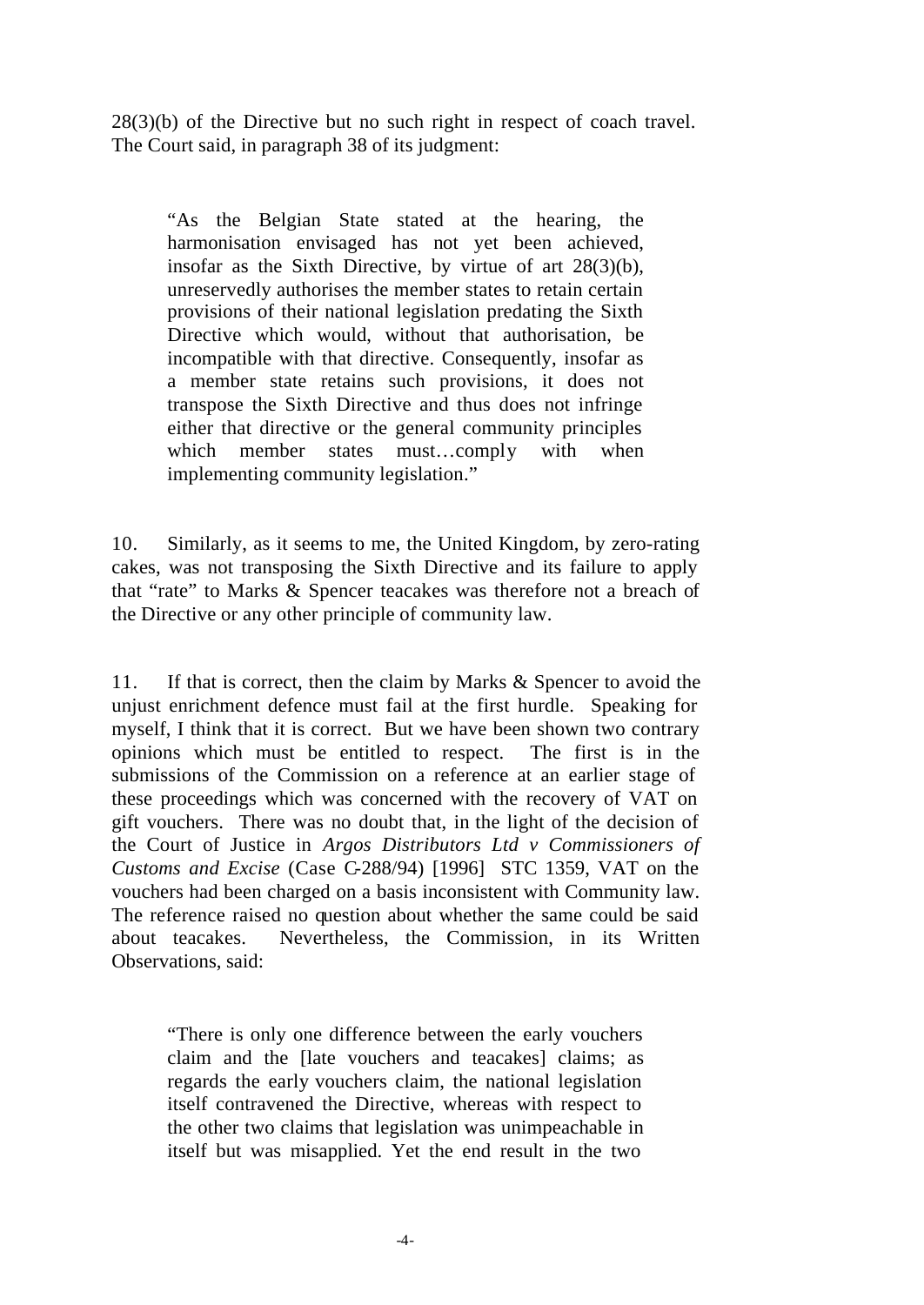instances was precisely the same: the Directive was breached…"

12. Likewise, the Advocate General (Geelhoed) said at para 44:

"It is manifestly clear from the documents before the court that, in regard to both teacakes and gift vouchers after August 1992, the commissioners applied national tax legislation in a manner inconsistent with the directive."

13. There is no explanation of why the treatment of tea cakes was inconsistent with the directive. Nevertheless, in the light of these two observations, I find it impossible to say that the view which I would otherwise have formed is *acte clair*. I therefore agree with my noble and learned friend Lord Walker of Gestingthorpe that there should be a reference to the European Court and I concur in the order which he proposes.

# **LORD SCOTT OF FOSCOTE**

My Lords,

14. Having had the advantage of reading in advance the opinion prepared by my noble and learned friend Lord Walker of Gestingthorpe I am in admiring agreement with his analysis of the issues raised by this appeal and agree with his conclusion that there should be the reference to the European Court of Justice on the points he has identified.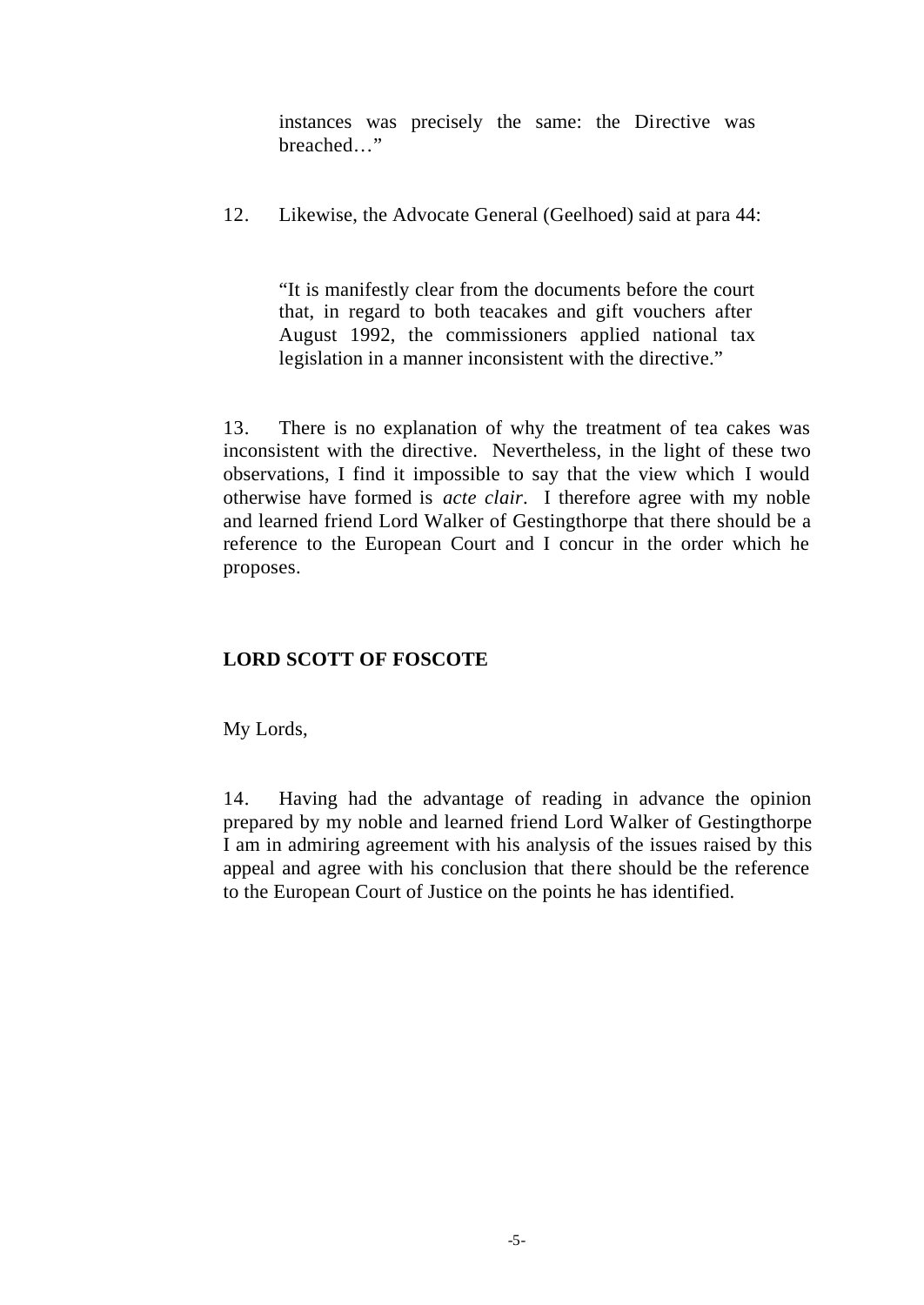# **LORD WALKER OF GESTINGTHORPE**

My Lords,

### *Introduction*

15. The appellant Marks & Spencer Plc ("M & S") is a very wellknown high-street retailer. Its turnover comes mostly from the sale of clothing, but it also sells a limited range of foodstuffs, including readymade meals and other own-brand products. Its own-brand products have for many years included chocolate-covered marshmallow teacakes, manufactured by the McVities division of United Biscuits. No other retailer sells identical teacakes. Another manufacturer, Thomas Tunnock Ltd, did, in the 1990s, make comparable teacakes which were sold both under the Tunnock brand name and (as an own-brand line) by Tesco Plc ("Tesco").

16. Most foodstuffs are zero-rated for the purposes of value added tax ("VAT"): see section 30 of and, Part II, Group 1 of Schedule 8 to the Value Added Tax Act 1994 ("VATA 1994"). Clothing and footwear, by contrast, is zero-rated only if designed for young children (and not suitable for other persons) or if within limited categories of protective clothing and footwear: VATA 1994 Schedule 8 Part II, Group 16. Other sales of clothing attract VAT at the standard rate (currently 17.5%). A trader making supplies which are wholly or largely zero-rated is entitled to repayment of an amount equal to its surplus input tax as a VAT credit under VATA 1994 section 25(3). Such traders are sometimes referred to as "repayment traders". Tesco was during the period relevant to this appeal a repayment trader. M  $\&$  S, by contrast, was (with the exception of a single quarter during 1993) a "payment trader", since the output tax on the bulk of its turnover (adults' clothing) exceeded the input tax attributable to all its trading activities.

17. Although most foodstuffs are zero-rated, there are exceptions, listed in several paragraphs of excepted items in Group 1. The list of exceptions (which can be traced back to the days of purchase tax, so that its retention no doubt eased the transition to VAT on 1 April 1973) includes (para 2),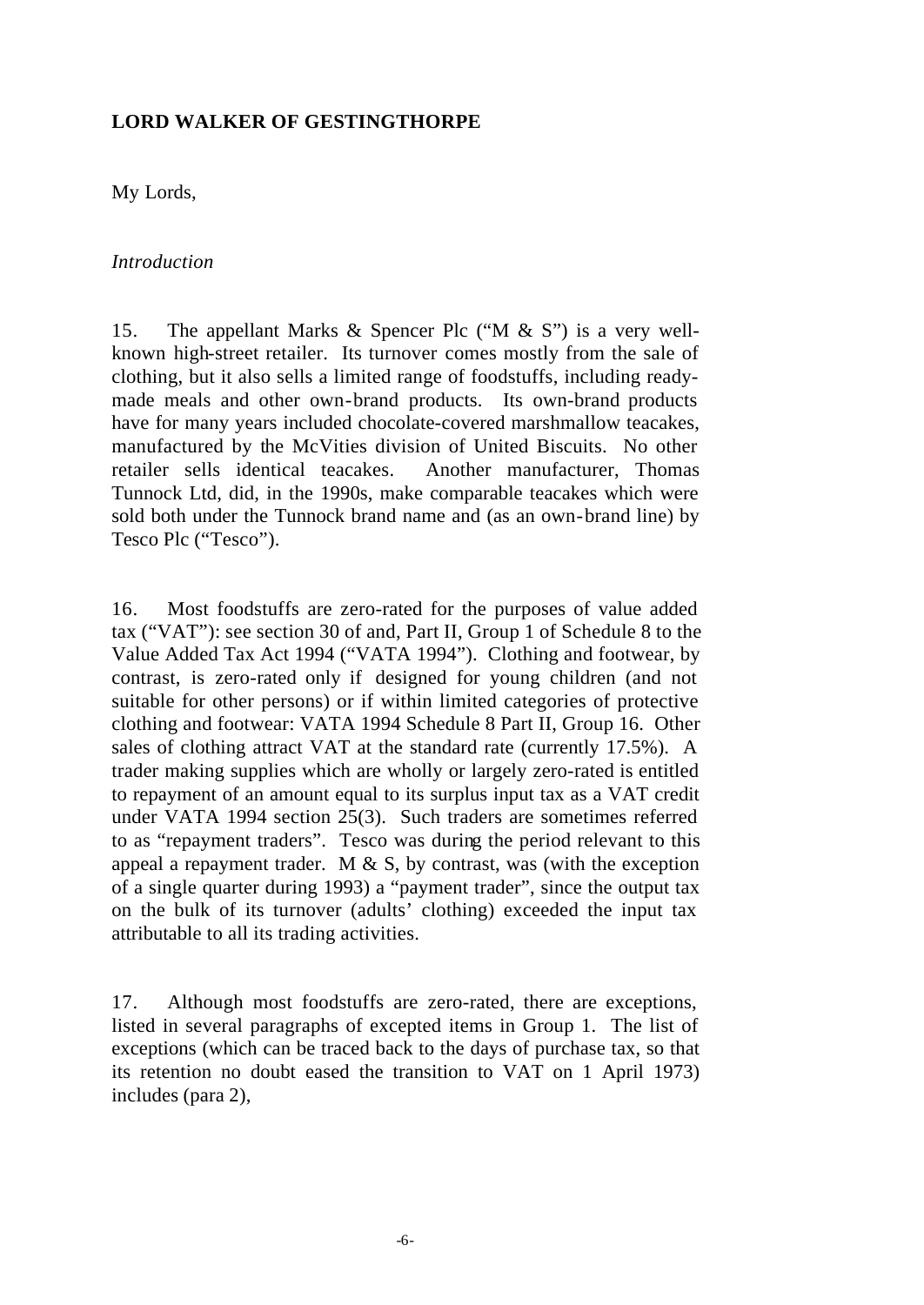"Confectionery, not including cakes or biscuits other than biscuits wholly or partly covered with chocolate or some product similar in taste and appearance."

So a cake covered in chocolate is zero-rated, but a biscuit covered in chocolate (or chocolate substitute) is within an exception to an exception to an exception, and attracts standard-rate VAT. The complex litigation leading to this appeal originated in the fact that in 1994 the Commissioners of Customs & Excise, now the respondents the Commissioners of Revenue and Customs & Excise ("the Commissioners") changed their view as to the correct classification of the teacakes sold by M  $\&$  S. From 1973 to 1994 they regarded them as biscuits covered in chocolate, and so attracting standard-rate VAT. In 1994 they accepted that they were (and always had been) cakes covered in chocolate, and so entitled to zero-rating.

18. This is an appeal by  $M \& S$  from an order of the Court of Appeal ("the second Court of Appeal") made on 21 October 2003 following a reference to the Court of Justice of the European Communities ("the ECJ") made on 14 December 1999 by a differently constituted Court of Appeal ("the first Court of Appeal "). The judgments of the first Court of Appeal are reported at [2000] STC 16; the opinion of the Advocate-General and the judgment of the ECJ at [2002] STC 1036; and the judgments of the second Court of Appeal at [2004] STC 1. The judgment of Auld LJ in the second Court of Appeal gives (paras 17 to 32) a full and accurate account of the complex and protracted course of the litigation. But since the House is (as I understand it) minded to make a further reference to the ECJ it is appropriate to set out a selfcontained summary of the litigation, including some issues which are no longer live issues. A full explanation of the background is needed in order to explain the difficulties leading to the need for a further reference.

# *The main issues of EC law*

19. Before attempting a summary of the course of the litigation, however, and in the hope of providing some signposts on the way, I shall try to identify the main issues of EC law which have arisen (some but not all of which are directly relevant to this appeal as it comes before your Lordships' House). These are (1) directly enforceable rights under EC law (in the language of section 2(1) of the European Communities Act 1972, "enforceable Community right[s]"), especially in connection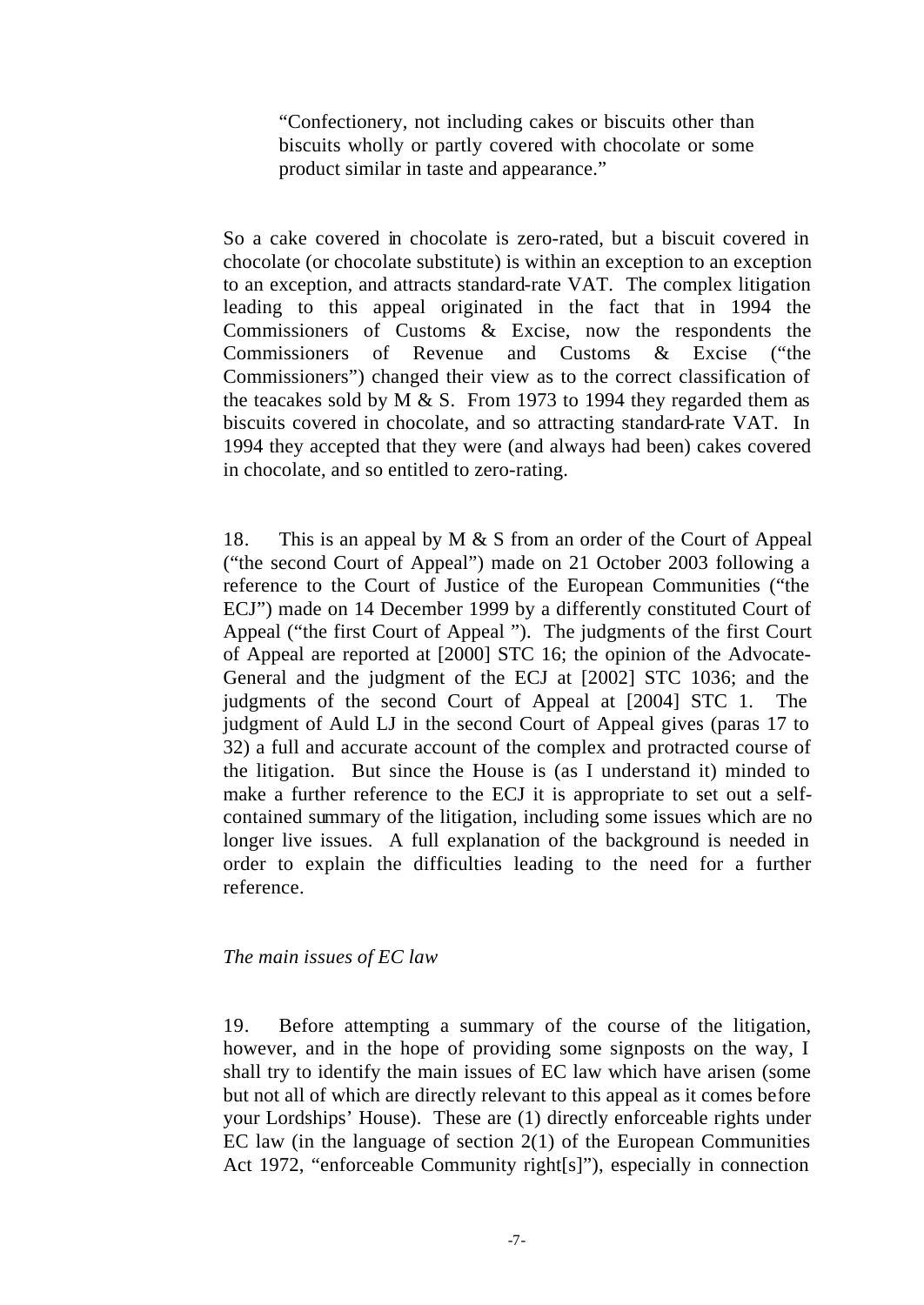with the transposition into national law of EC directives; (2) transitional provisions of the Sixth Directive on VAT (77/388/EEC), especially as regards zero-rating; (3) repayment of overpaid tax and the passing-on defence; and (4) general principles of EC law and when and how they give rise to enforceable Community rights. These are briefly considered in the following paragraphs.

20. *Enforceable Community rights*: It is very well established that an individual may assert a directly enforceable right in his national court where (1) a member state has failed to transpose, or has failed to make a correct transposition of, a directive into national law; and (2) the relevant provision of the directive is unconditional and sufficiently precise. In such circumstances the member state is estopped from relying on its own failure to make a correct transposition. These two conditions are sometimes called the first and second *Becker* conditions (after the seminal case of *Becker v Finanzamt Münster-Innenstadt* (Case 8/81) [1982] ECR 53, paras 24 and 25).

21. What if a member state's legislature correctly transposes a directive, but its executive branch of government (or another emanation of the state) systematically errs in its interpretation and application of the transposed measure? One view, based on some general observations by the ECJ in *Kampelmann v Landschaftsverband Westfalen-Lippe* (Joined Cases C-253/96 to C-258/96) [1997] ECR I-6907, para 42, was that that did not give rise to a directly enforceable right, and that any right to redress which the individual had before his national court was a matter for national law. The other view, tentatively expressed in the Court of Appeal in *Three Rivers District Council v Governors and Company of the Bank of England (No 3)* [2003] 2 AC 1, 71, was that an administrative failure to interpret and apply the transposed measure correctly could give rise to a directly enforceable right. This issue has assumed great importance in the present litigation, and led to a drastic revision by the ECJ of the question of EC law referred to it by the first Court of Appeal.

22. *Zero rating*: The long-term aspiration of those who shape EC strategy is that VAT should become a fully harmonised tax. But the process of harmonisation is still far from complete. In the meantime member states have been given limited powers to maintain, for a transitional period which has turned out to be protracted, reduced rates of VAT, exemptions from VAT and other special provisions of their own tax systems. The provision most relevant to this appeal, in article 28(2) of the Sixth Directive in its original form, was as follows: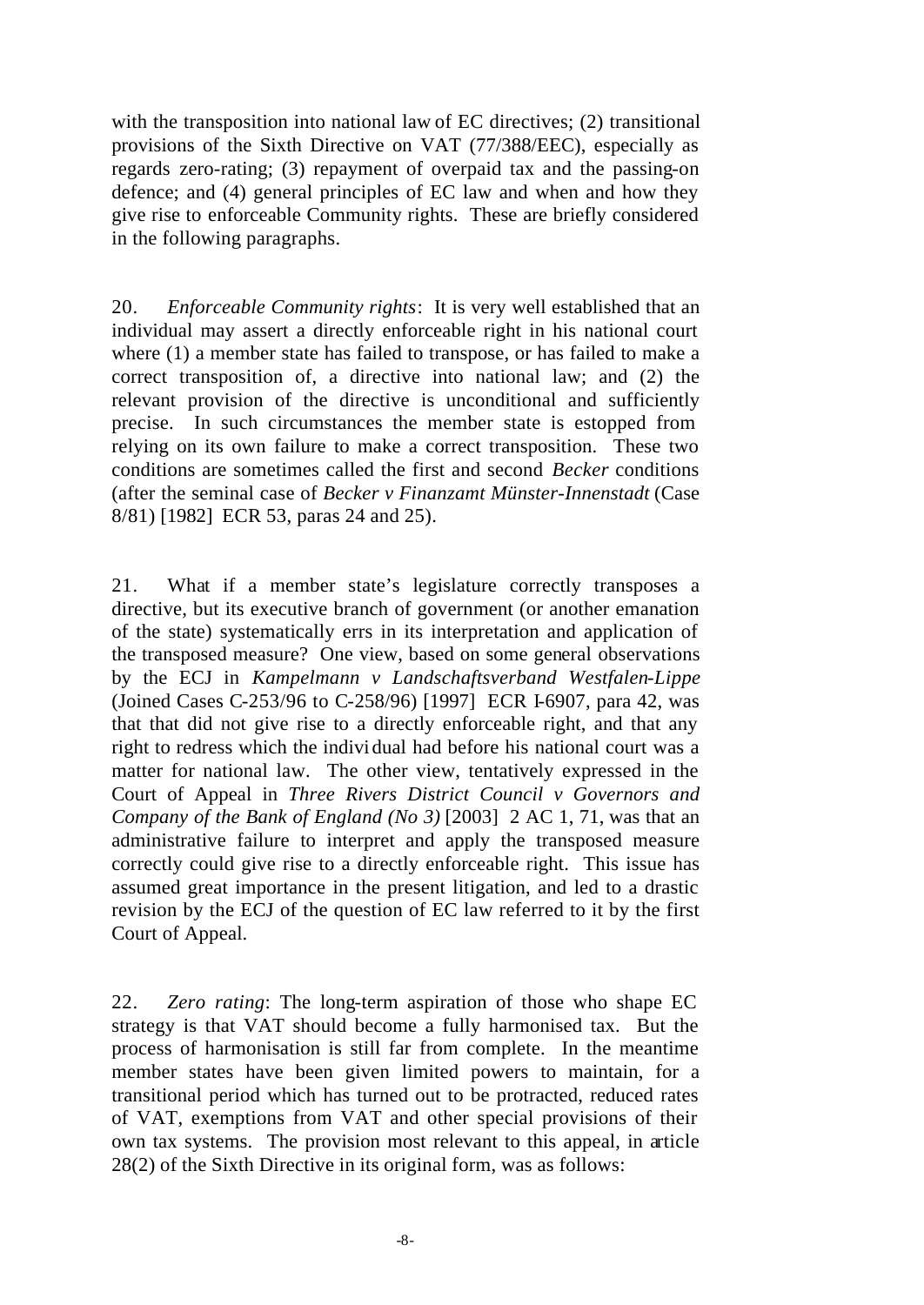"Reduced rates and exemptions with refund of the tax paid at the preceding stage which are in force on 31 December 1975, and which satisfy the conditions stated in the last indent of Article 17 of the second Council Directive of 11 April 1967, may be maintained until a date which shall be fixed by the Council, acting unanimously on a proposal from the Commission, but which shall not be later than that on which the charging of tax on imports and the remission of tax on exports in trade between the Member States are abolished . . .

On the basis of a report from the Commission, the Council shall review the above -mentioned reduced rates and exemptions every five years and, acting unanimously on a proposal from the Commission, shall where appropriate, adopt the measures required to ensure the progressive abolition thereof."

Article 28(2) has continued in force, subject to amendments made by Council Directive 92/77/EEC, operative as from 31 December 1992. Article 28(2) as amended, and so far as relevant, provides as follows:

"(a) Exemptions with refund of the tax paid at the preceding stage and reduced rates lower than the minimum rate laid down in Article 12(3) in respect of the reduced rates, which were in force on 1 January 1991 and which are in accordance with Community law, and satisfy the conditions stated in the last indent of Article 17 of the second Council Directive of 11 April 1967, may be maintained."

So the express requirement that the measures should be in accordance with Community law was introduced by the amendment.

23. M & S's right to have sales of its teacakes zero-rated depends, therefore, on a choice made by the United Kingdom Parliament, but within the framework of powers conferred by the Sixth Directive. Your Lordships, like the courts below, have heard extended argument, deploying various metaphors, as to whether this right should be regarded as an enforceable Community right, or alternatively as one which fails to satisfy one or both of the *Becker* conditions.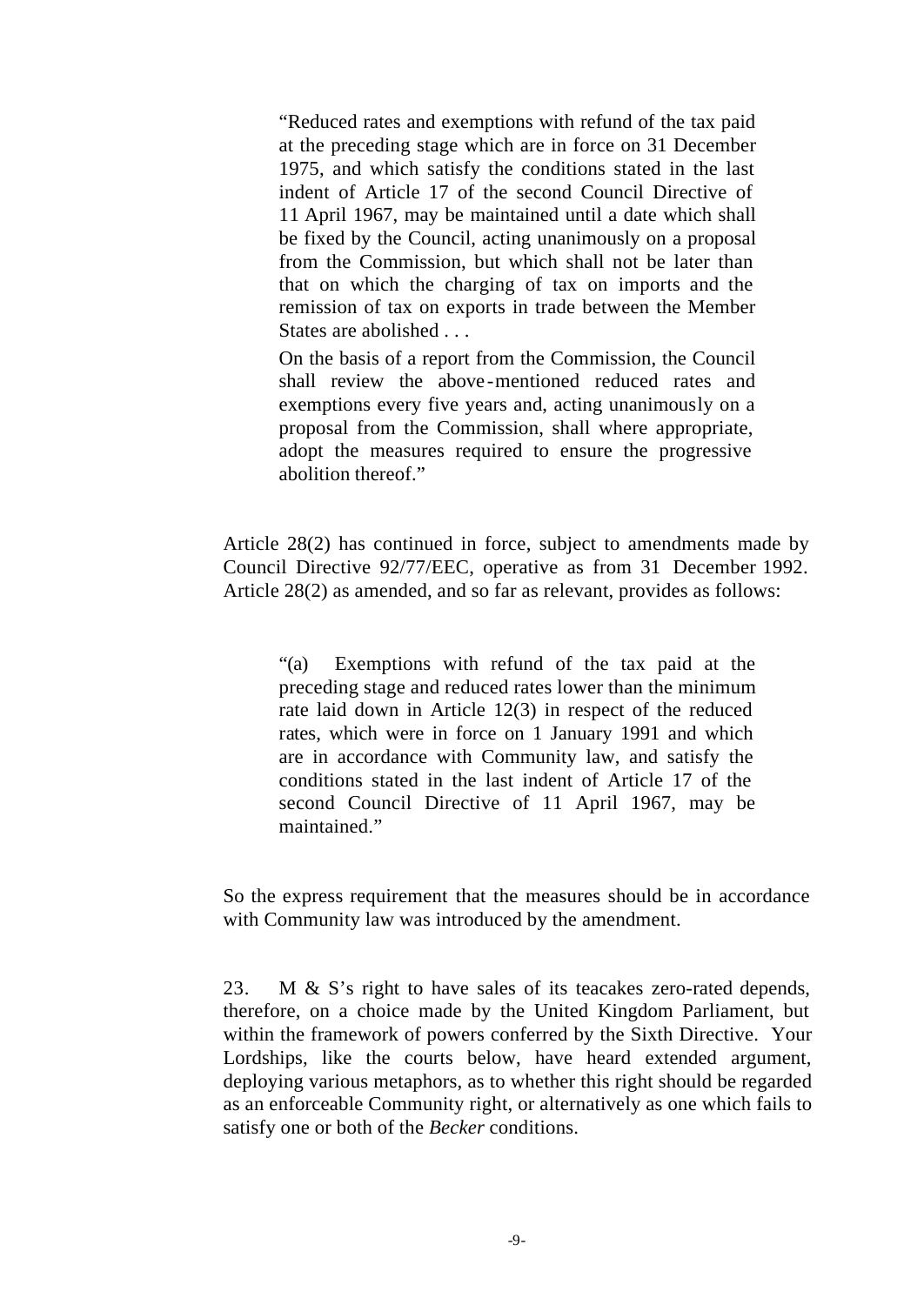24. *Repayment of repaid tax and the passing-on defence*: The Sixth Directive does not confer any express right to repayment of tax unlawfully exacted by a member state. But such a right is "the consequence and compl[e]ment" of a directly enforceable Community right. The taxpayer's right of recovery must be exercised in "the framework of the substantive and procedural conditions laid down by the various relevant national laws," but those conditions must comply with the general principles of equivalence and effectiveness: see *BP Supergas Anonimos Etairia Geniki Emporiki-Viomichaniki kai Antiprossopeion v Greece* [1995] ECR I-1883, paras 40 and 41.

25. Passing-on is recognised (although not without some controversy: see for instance Burrows, The Law of Restitution, second edition (2002) pp591-596) as a possible defence to any restitutionary claim. It is in no sense peculiar to EC law (see for instance the decision of the High Court of Australia in *Roxborough v Rothmans of Pall Mall Australia Ltd* (2001) 208 CLR 516). But the ECJ has recognised that it is consistent with EC law for a national system of law to restrict the right of recovery of overpaid tax in circumstances where it is established that the burden of the tax has actually been passed on by the trader to others (normally his customers), so that reimbursement would amount to double recovery by, and unjust enrichment of, the trader. The ECJ first recognised this defence in *Hans Just I/S v Danish Ministry for Fiscal Affairs* (Case 68/79) [1980] ECR 501, and the line of authority continues down to *Weber's Wine World Handels-Gmbh v Abgabenberufungskommission Wien* [2003] ECR I-11365 (see the opinion of Advocate-General Jacobs at paras 45 ff, and the judgment of the ECJ at paras 93 ff). The defence is now very familiar to the ECJ, but it remains a matter for national law so long as there is no infringement of the principles of equivalence or effectiveness.

26. *General principles of EC law*: EC law recognises several general principles of law, including the principles of equivalence and effectiveness to which I have just referred. Other general principles include its disinclination to countenance discrimination, retrospectivity or expropriation of property. In this litigation the main area of controversy has been, not as to the general principles themselves, but as to whether and how far they can be invoked in the absence of a directly enforceable Community right.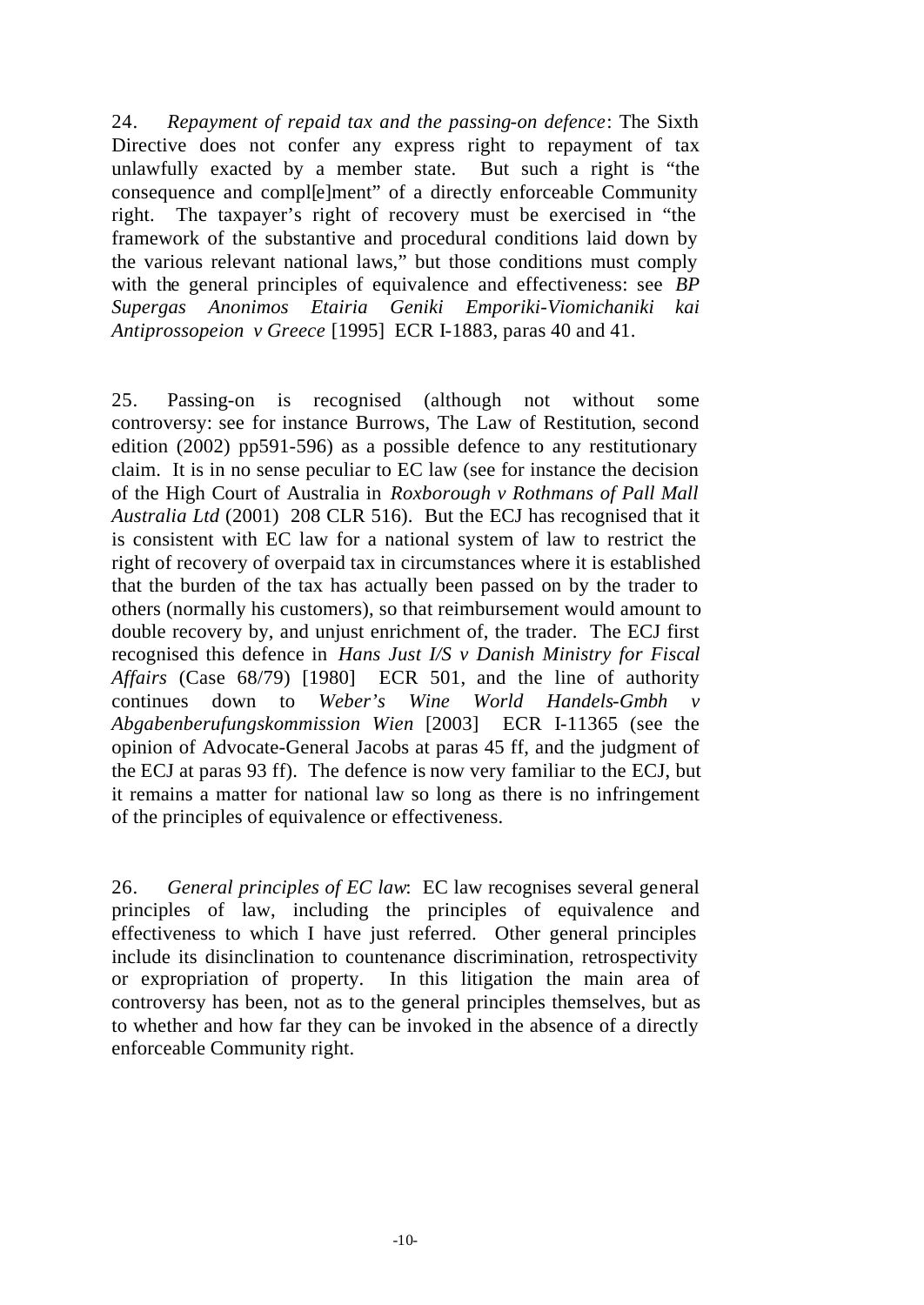27. With that brief introduction to the legal issues I turn to the course of the litigation. M & S sold teacakes long before the introduction of VAT. When VAT was introduced in 1973, M & S accounted for VAT at the standard rate (initially 10%, then 15% and latterly 17.5%) on its sales of teacakes, in accordance with guidance published by the Commissioners. But by a letter to McVities dated 30 September 1994 the Commissioners acknowledged that the teacakes should have been designated as cakes, and should have been zero-rated. M & S had therefore overpaid VAT from 1973 until 1994.

28. Section 80 of VATA 1994 provides as follows:

"(1) Where a person has (whether before or after the commencement of this Act) paid an amount to the Commissioners by way of VAT which was not VAT due to them, they shall be liable to repay the amount to him.

(2) The Commissioners shall only be liable to repay an amount under this section on a claim being made for the purpose.

(3) It shall be a defence, in relation to a claim under this section, that repayment of an amount would unjustly enrich the claimant."

In March 1995 M & S made a claim for repayment of £3.5m in respect of the overpaid tax. In July 1995 the Commissioners refused the claim, relying on the passing-on defence in section 80(3). On 17 August 1995 M & S gave notice of appeal to the VAT and Duties Tribunal ("the Tribunal"). The Commissioners' considered position on the appeal was that 90% of the overpaid tax had been passed on, and so was not recoverable.

29. While the appeal to the Tribunal was pending the Paymaster-General made a statement in the House of Commons on 18 July 1996, announcing the Government's intention to ask Parliament to amend section 80, with retrospective effect to the date of the announcement, so as to impose a 3-year time limit on claims under section 80. This was effected by section 47 of the Finance Act 1997, enacted on 19 March 1997, which substituted a new section 80(4):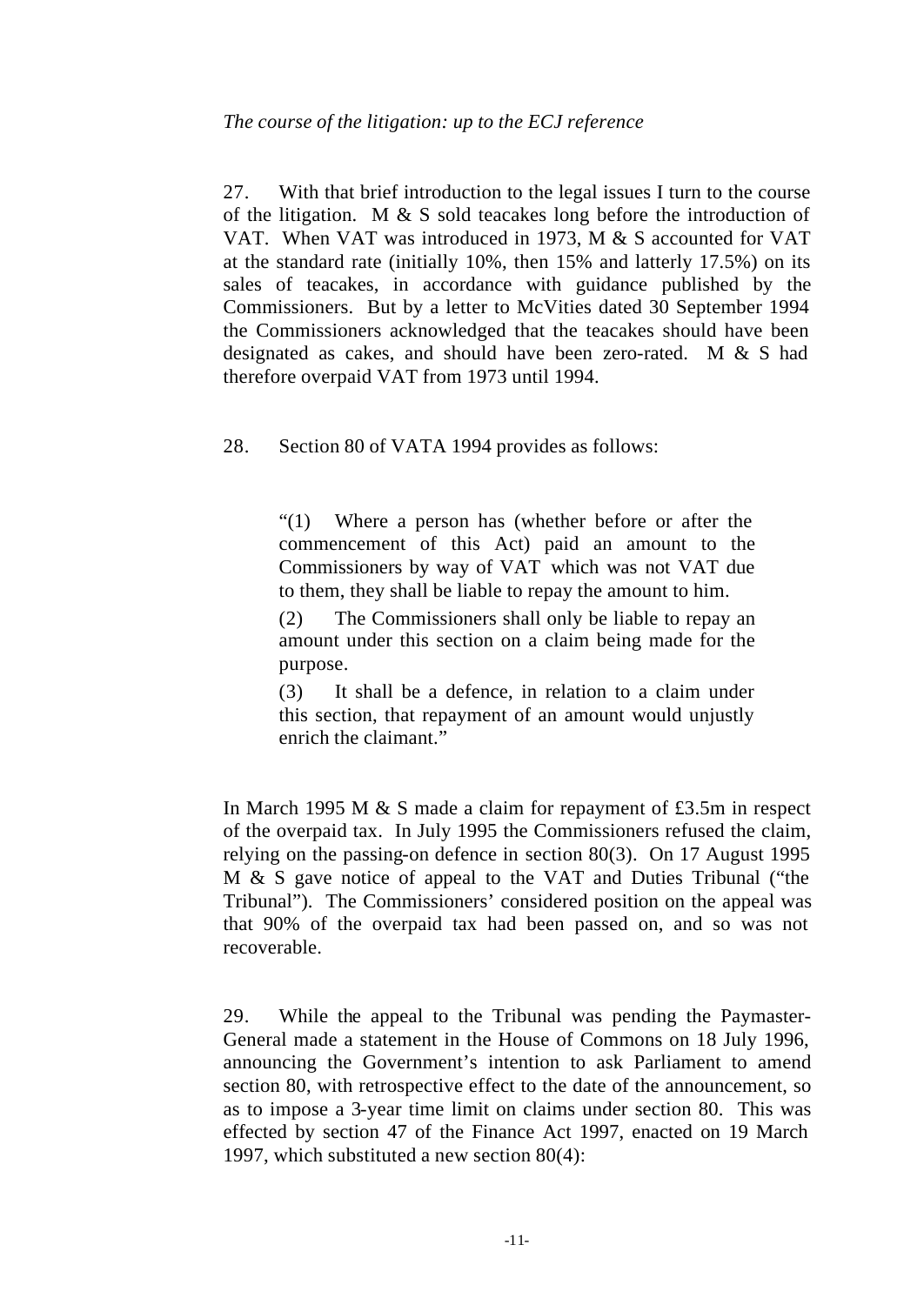"The Commissioners shall not be liable, on a claim made under this section, to repay any amount paid to them more than three years before the making of the claim."

This provision was deemed to have come into force on 18 July 1996, even in relation to claims made before that date (subject to limited exceptions provided for in section 47(3) and (4) of the 1997 Act).

30. M & S's appeal was heard by the Tribunal during October 1996. The hearing occupied seven days, with a good deal of oral evidence (from M & S's merchandising manager on its behalf, and from a professor of retailing at Manchester Business School on behalf of the Commissioners) on the passing-on issue. By a written decision dated 30 January 1997 (reported at [1997] V&DR 85) the Tribunal dismissed M & S's appeal and confirmed that the amount repayable was £350,000.

31. In the meantime M & S had put forward another, separate repayment claim. It is not directly relevant to this appeal but it needs to be explained because it played an important part in the proceedings before the ECJ. This claim related to gift vouchers. From May 1991 M & S had sold gift vouchers in different denominations. Many were sold in bulk to employers, at a discount from their face value, with a view to the employers distributing them as incentives to their employees. Until the end of October 1996 M & S (in compliance with guidance from the Commissioners) charged VAT on the full face value of a discounted voucher (for instance a £10 voucher might be sold for £9 but the VAT accounted for was £1.75).

32. Throughout this period from May 1991 to October 1996 the Sixth Directive required that price discounts of this sort should not be included in the taxable amount (Article 11 (A (1) (3)). This requirement had however been incorrectly transposed into national law (by section 10(3) of the Value Added Tax Act 1983). This provision was amended so as to accord with the Sixth Directive by the Finance (No. 2) Act 1992 with effect from 1 August 1992. Vouchers sold during the preamendment period (ending on 31 July 1992) have been referred to in the litigation as the early vouchers, and the vouchers sold during the second period (1 August 1992 to the end of October 1996) have been referred to as the later vouchers.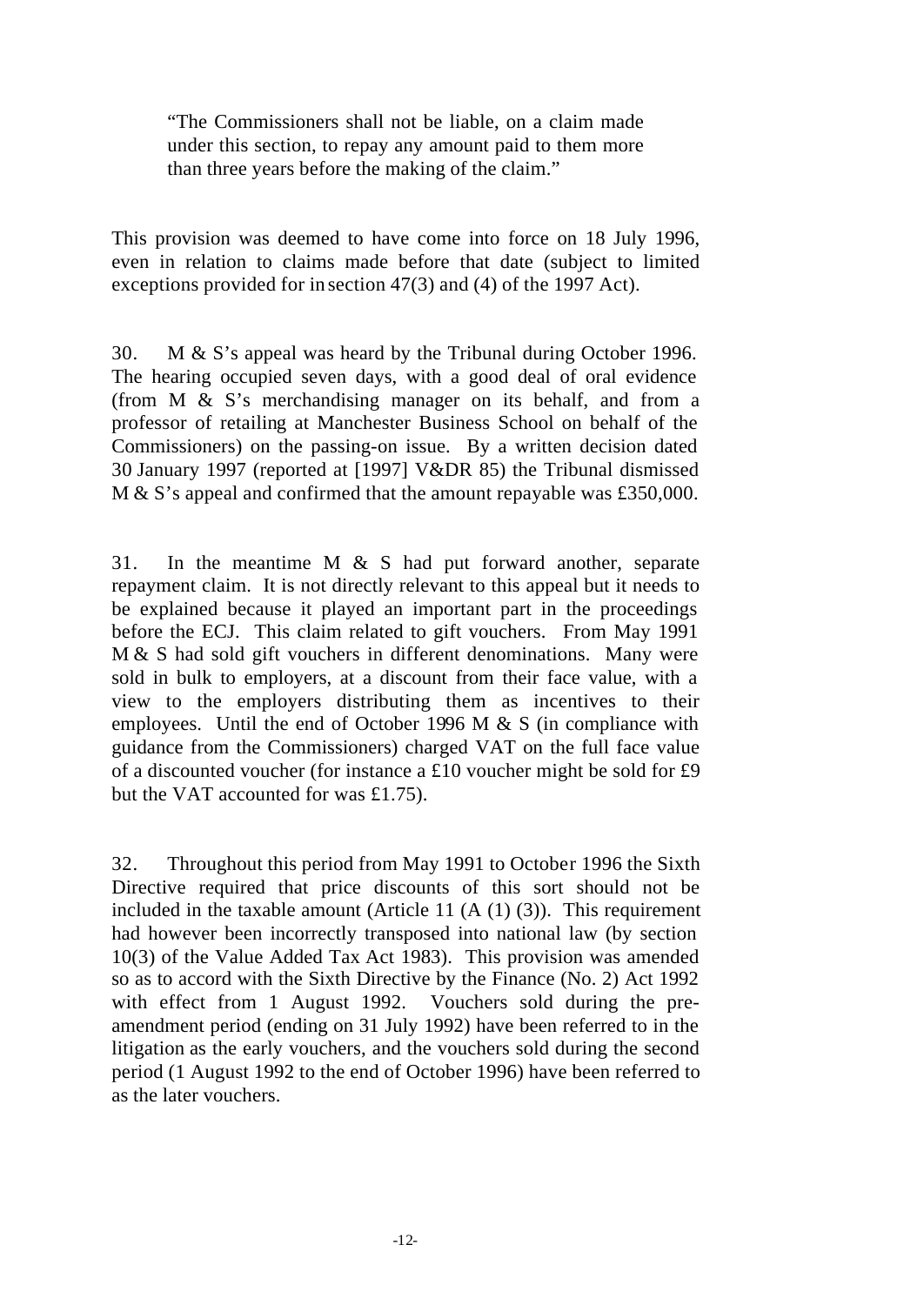33. Despite the amendment of section 10(3) of the Value Added Tax Act 1983 the Commissioners continued to apply the national legislation in a manner contrary to the Sixth Directive. This continued until 24 October 1996, when the ECJ gave judgment in an important voucher case which had been referred to it by the Tribunal, *Argos Distributors Ltd v Customs and Excise Commissioners* (Case C-288/94) [1997] QB 499. M & S had no doubt been waiting for the ECJ's decision in *Argos,* since within a very few days  $M \& S$  made a repayment claim for about £2.8m VAT overpaid on both the early vouchers and the later vouchers. In December 1996 the Commissioners agreed to repay about £1.9m, disallowing the rest of the claim because of the impending retrospective three-year cap.

34. At this stage the two claims began to converge and flow in the same channel of litigation. On 10 March 1997 the Commissioners told M & S that its teacakes claim, already reduced to 10% by the passing-on defence, would also be subject to the three-year cap (reducing it from £350,000 to about £88,000) and reiterated that the vouchers claim would be capped. M & S appealed to the Tribunal against these decisions. The Tribunal heard a preliminary issue as to jurisdiction and determined it (largely in favour of M & S) on 22 December 1997 ([1997]  $V\&DR$ 344).

35. M & S's appeals to the Tribunal against the capping decisions were heard together over three days in March 1998. On 22 April 1998 the Tribunal gave a written decision dismissing both appeals ([1998 V&DR 235).

36. M & S appealed to the High Court against the dismissal of these appeals. It had already appealed against the Tribunal's dismissal of its appeal against the upholding of the passing-on defence. These appeals, together with a judicial review application arising out of the preliminary issue as to jurisdiction, came before Moses J at a five -day hearing in October 1998. Moses J gave judgment on 21 December 1998 dismissing the appeals, the judicial review issue having for practical purposes fallen away ([1999] STC 205). As to the passing-on defence Moses J reviewed the law and the evidence and held that the Tribunal was entitled to reach the conclusions which it did reach. That aspect of the matter has ceased to be a live issue. As to the capping appeals Moses J decided as follows (although this brief summary does scant justice to his detailed reasoning):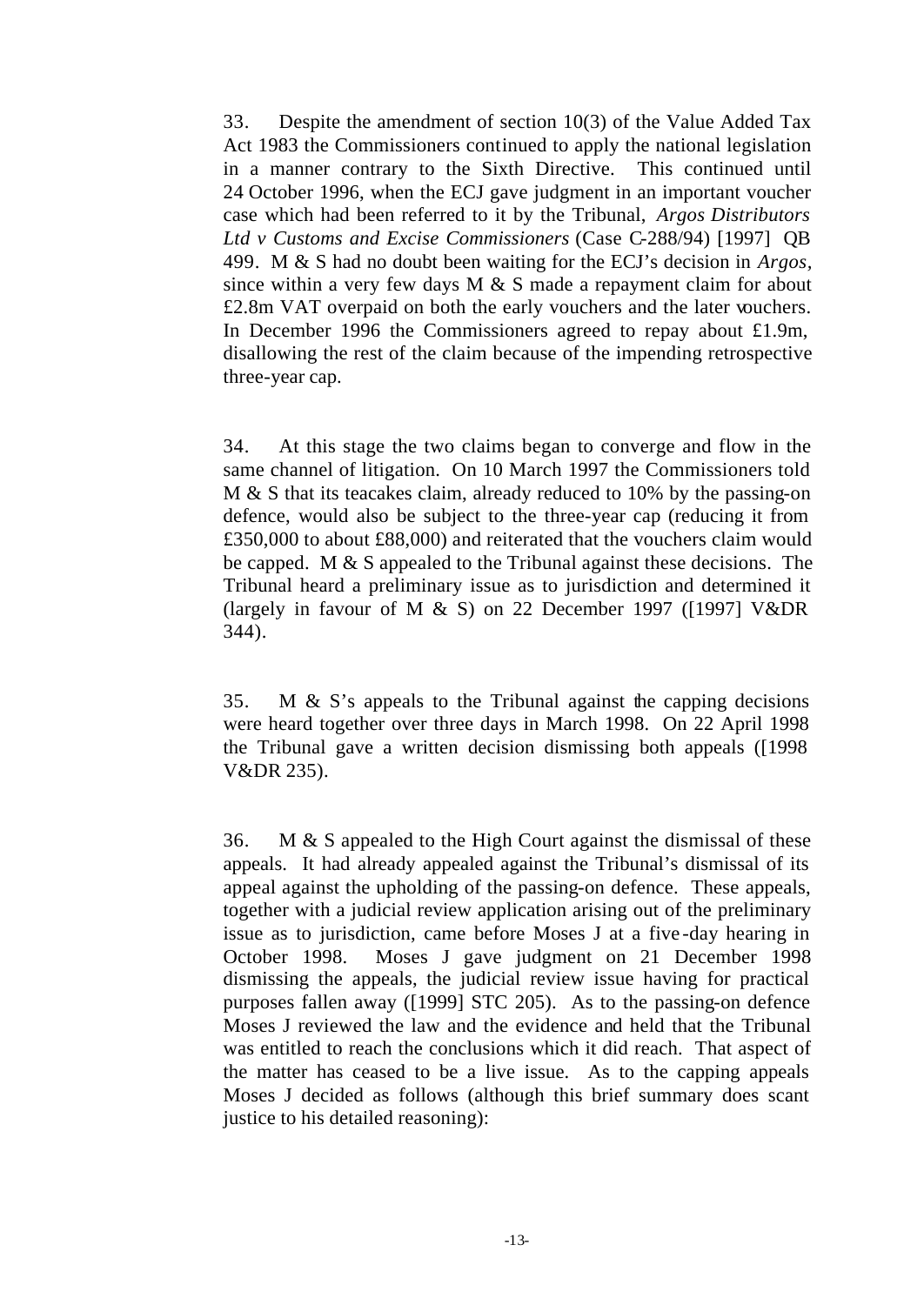(1) (page 225):

"In relation to the teacakes claim Community law principles do not apply. The imposition of a zero rate in respect of teacakes was a purely domestic matter. The right to recover overpayments under section 80 arose because of a breach of domestic law. It did not arise as a result of a breach of Community law and thus no Community right to repayment arises."

(2) As regards the early vouchers, the United Kingdom Government's failure to transpose the Sixth Directive correctly did potentially give M & S directly enforceable rights, but M&S had failed to establish any breach of the principle of effectiveness (p 231) or any other general principle of EC law (pp 231-236).

(3) As regards the later vouchers (p 227), "the Commissioners' misconstruction of section 10(3) is not a Community law right and, thus, does not engage Community law principles."

So all three appeals failed, but (in the judge's view) for quite different reasons.

37. M & S appealed to the Court of Appeal. On 14 December 1999, in a judgment given by Schiemann LJ (with whom Stuart-Smith and Ward LJJ agreed) the first Court of Appeal disposed of the appeal as follows: ([2000] STC 16):

(1) The teacakes passing-on appeal failed because the Tribunal had been entitled to reach the conclusions which it did reach (pp 42-43). That was the end of the appeal process as regards the factual evaluation of the passing-on defence.

(2) The teacakes capping appeal failed (a) because (pp 26-31) it satisfied neither of the *Becker* conditions; and (b) because (pp 31-32) general principles of Community law could not be relied on in the absence of some directly enforceable right.

(3) The later vouchers capping appeal failed (a) because (pp 27-32) it did not satisfy the first *Becker* condition, the Commissioners' failure to interpret and apply national legislation which correctly transposed the Sixth Directive not being equivalent to incorrect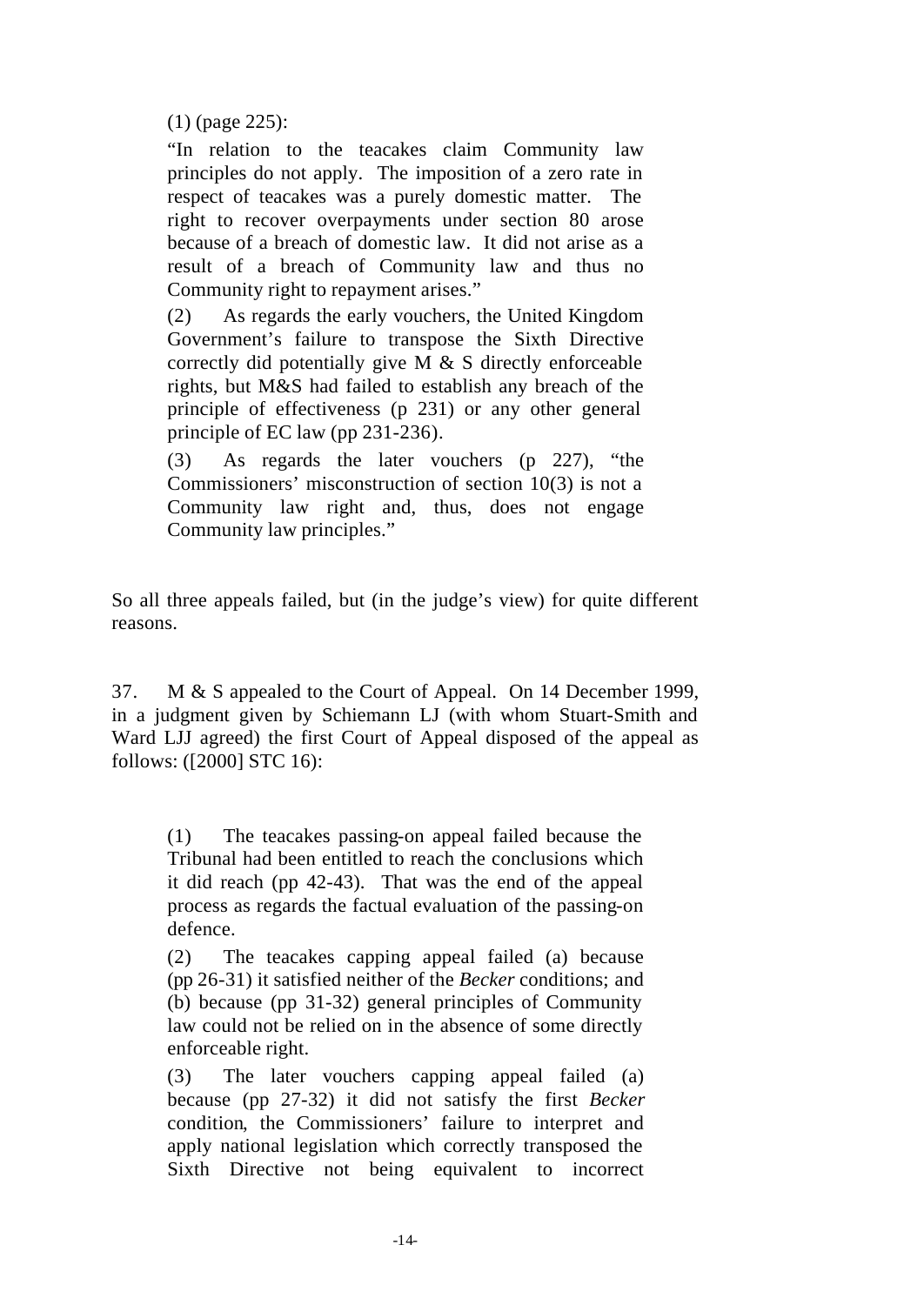transposition; and (b) because (pp 31-32) general principles of Community law could not be relied on in the absence of some directly enforceable right.

(4) As regards the early vouchers capping appeal the first Court of Appeal decided to make a reference to the ECJ. In a part of his judgment (pp 39-42) which referred only to the early vouchers (see at p 39e) Schiemann LJ concluded that there was no evidence of any unfair discrimination of which M & S could complain.

38. When the order of the first Court of Appeal was drawn up the question to be referred to the ECJ was formulated as follows:

"In the circumstances in which a member State has failed to implement properly in its domestic legislation Article 11A of Council Directive 77/388, is it compatible with the principle of the effectiveness of the rights that a taxable person derives from Article 11A, or with the principle of the protection of legitimate expectations, to enforce legislation which removes with retrospective effect a right under national law to reclaim sums paid, by way of VAT, more than three years before the claim is made?"

# *The course of the litigation: the ECJ reference and subsequently*

39. It is clear that the first Court of Appeal decided to make a reference to the ECJ only because of a perceived problem about the early vouchers. But both the Advocate-General and the ECJ ([2002] STC 1036) felt it necessary to extend the scope of the question so as to cover (in addition) the later vouchers and (debatably) the teacakes. It is for that reason necessary to look at the proceedings in Luxembourg in some detail, even though the vouchers (whether early or later) are no longer a live issue.

40. Advocate-General Geelhoed delivered his opinion on 24 January 2001. In successive sections of his opinion he covered the legal framework, the facts, and the question submitted to the ECJ. He then (paras 26-28) identified the three elements in the litigation in the national courts, and observed that the question submitted for a preliminary ruling concerned only overpaid tax in respect of the early vouchers and that the referring court was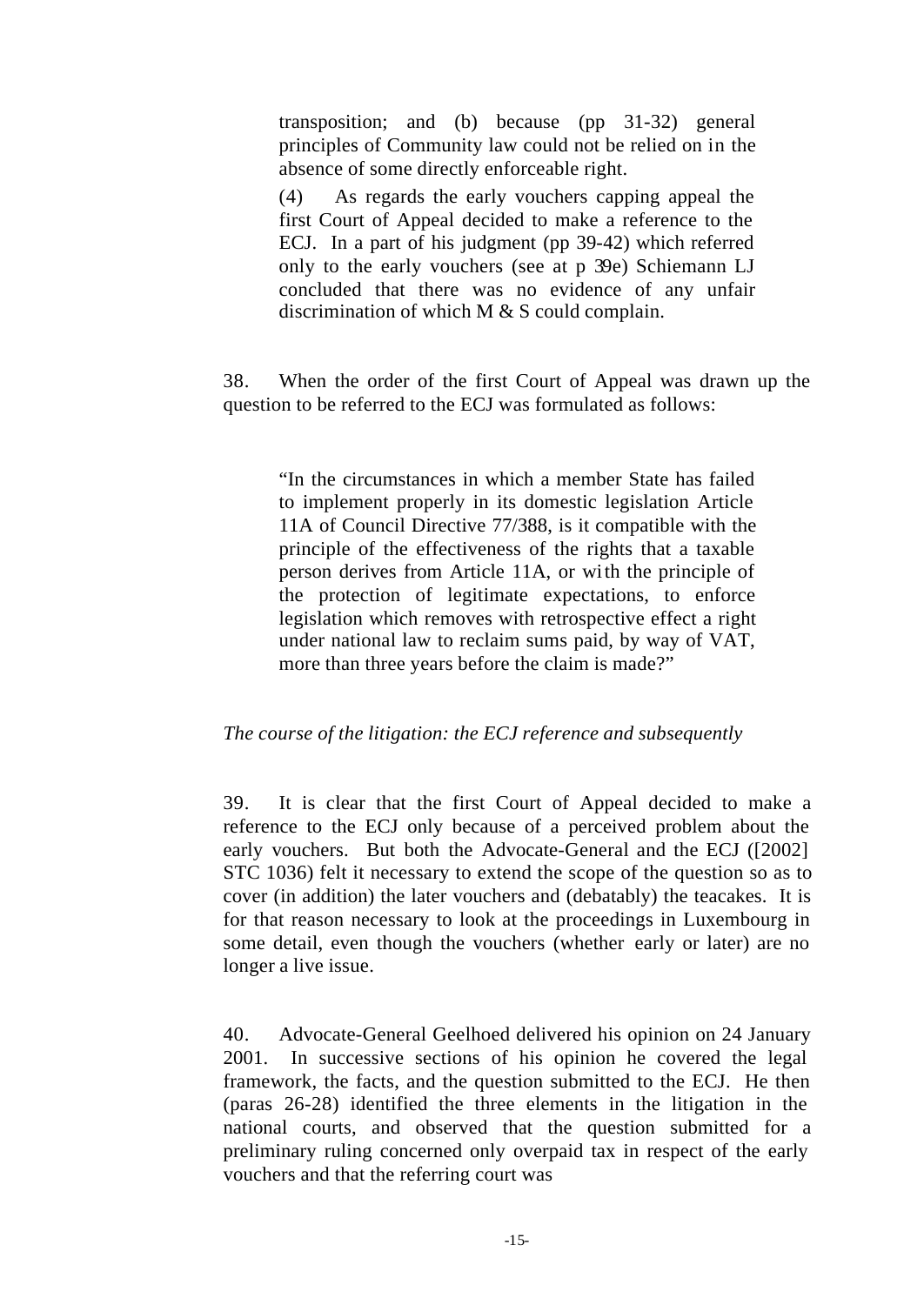"making a distinction between the case where the directive is said not to have been transposed or not to have been correctly transposed and the other two cases in which the directive was correctly transposed into national law but incorrectly applied."

This was, the Advocate-General stated (para 29), manifestly apparent in the case of the gift vouchers.

41. Then the Advocate-General stated, in a paragraph which has caused the House some perplexity (para 30):

"The order for reference does not mention the claim for repayment of VAT erroneously paid in respect of teacakes. Nonetheless, a similar problem arises in the case of teacakes. In that connection, too, the question arises as to whether individuals have rights under Community law where a directive has in itself been correctly transposed into national law but that law is applied in a manner clearly inconsistent with the scope of the directive."

42. In the proceedings in Luxembourg both M & S and the European Commission had urged the ECJ to take a broader view. The Commission had stated in its written observations dated 30 May 2000 (para 1):

"The parties also appear to be at one in their view that, as regards the teacakes and late vouchers claims, the relevant United Kingdom legislation, though in itself compatible with the Sixth VAT directive, was applied by Customs & Excise in a manner repugnant to that directive."

Mr Lasok QC (for the Commissioners) says that that was a complete misunderstanding. The Commission pointed out the implications of the first Court of Appeal's view (para 5):

"Indeed, if the view accepted by the Court of Appeal were correct, then a Member State could escape the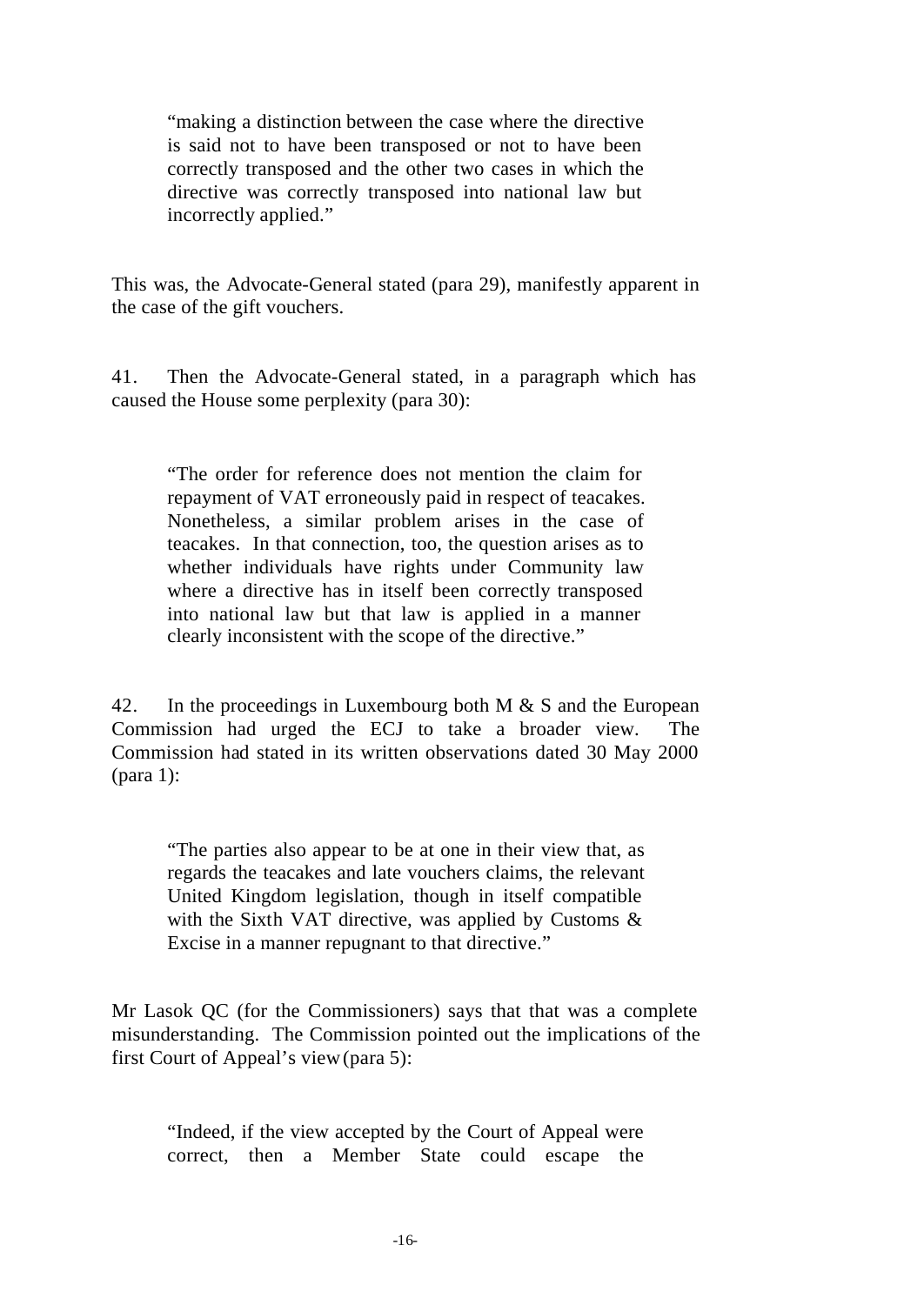consequences of a directive simply by implementing it correctly and then proceeding to misapply it."

The Advocate-General, although well aware of the ECJ's disinclination to depart from the terms of the questions put to it, evidently recognised the force of this point (para 31) and expressed a view clearly contrary to that of the first Court of Appeal, concluding (para 44):

"It is manifestly clear from the documents before the Court that, in regard to both teacakes and gift vouchers after August 1992, the Commissioners applied national tax legislation in a manner inconsistent with the directive. It is also clear that the referring court is not permitting M&S to rely on the directive against that incorrect administrative practice. It follows therefrom, in my view, that in that case both the tax authorities and the competent courts are acting in breach of Community law. Thus, the United Kingdom is failing correctly to implement the relevant part of the Sixth Directive."

43. The Advocate-General then addressed the questions as posed by the first Court of Appeal, discussing at length some well-known decisions of the ECJ on the principle of effectiveness. He concluded with the recommendation (para 78) that the question should be answered (by reference to the principle of effectiveness and the principle of legitimate expectations) in substantially the same terms as were adopted in the judgment of the ECJ.

44. In its judgment delivered on 11 July 2002 the ECJ emphatically endorsed the Advocate-General's views on the transposition of Directives (paras 27 and 28):

"Consequently, the adoption of national measures correctly implementing a directive does not exhaust the effects of the directive. Member States remain bound actually to ensure full application of the directive even after the adoption of those measures. Individuals are therefore entitled to rely before national courts, against the State, on the provisions of a directive which appear, so far as their subject matter is concerned, to be unconditional and sufficiently precise whenever the full application of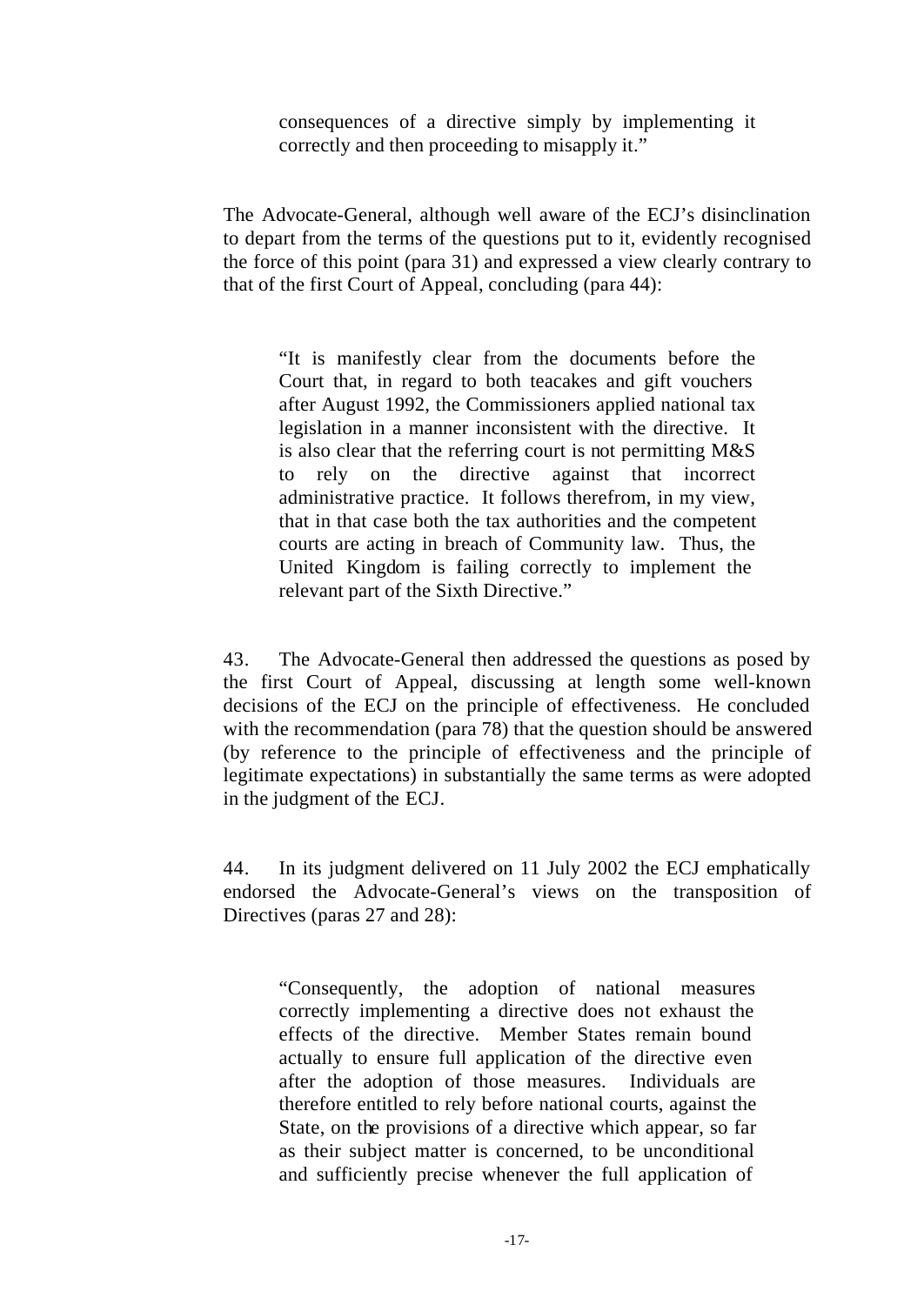the directive is not in fact secured, that is to say, not only where the directive has not been implemented or has been implemented incorrectly, but also where the national measures correctly implementing the directive are not being applied in such a way as to achieve the result sought by it.

As the Advocate-General noted in para 40 of his opinion, it would be inconsistent with the Community legal order for individuals to be able to rely on a directive where it has been implemented incorrectly but not to be able to do so where the national authorities apply the national measures implementing the directive in a manner incompatible with it."

However the ECJ made no reference to teacakes, or to zero-rating, either in this context or elsewhere in the judgment. It expressed neither agreement nor disagreement with the Advocate-General's views on this point.

45. The judgment went on to consider the principle of effectiveness (paras 34-42) and the principle of legitimate expectations (paras 43-47) and concluded by answering the question referred by the first Court of Appeal as follows:

"National legislation retroactively curtailing the period within which repayment may be sought of sums paid by way of VAT collected in breach of provisions with direct effect of the Sixth Directive, such as those in Article 11A (1), is incompatible with the principles of effectiveness and of the protection of legitimate expectations."

46. The matter then came before the second Court of Appeal, where it was heard with another appeal (in which the Commissioners were appellants and the University of Sussex was the respondent). Judgment was given on 21 October 2003 by Auld LJ, with whom Chadwick LJ and Newman J agreed ([2004] STC 1). The second Court of Appeal was faced with an unusual situation, in that the ECJ had dealt with the first Court of Appeal's reference in broader terms than those in which the questions were formulated. The ECJ's answers showed that parts of the first Court of Appeal's judgment were based on misapprehensions as to EC law. The second Court of Appeal felt bound to reopen parts of the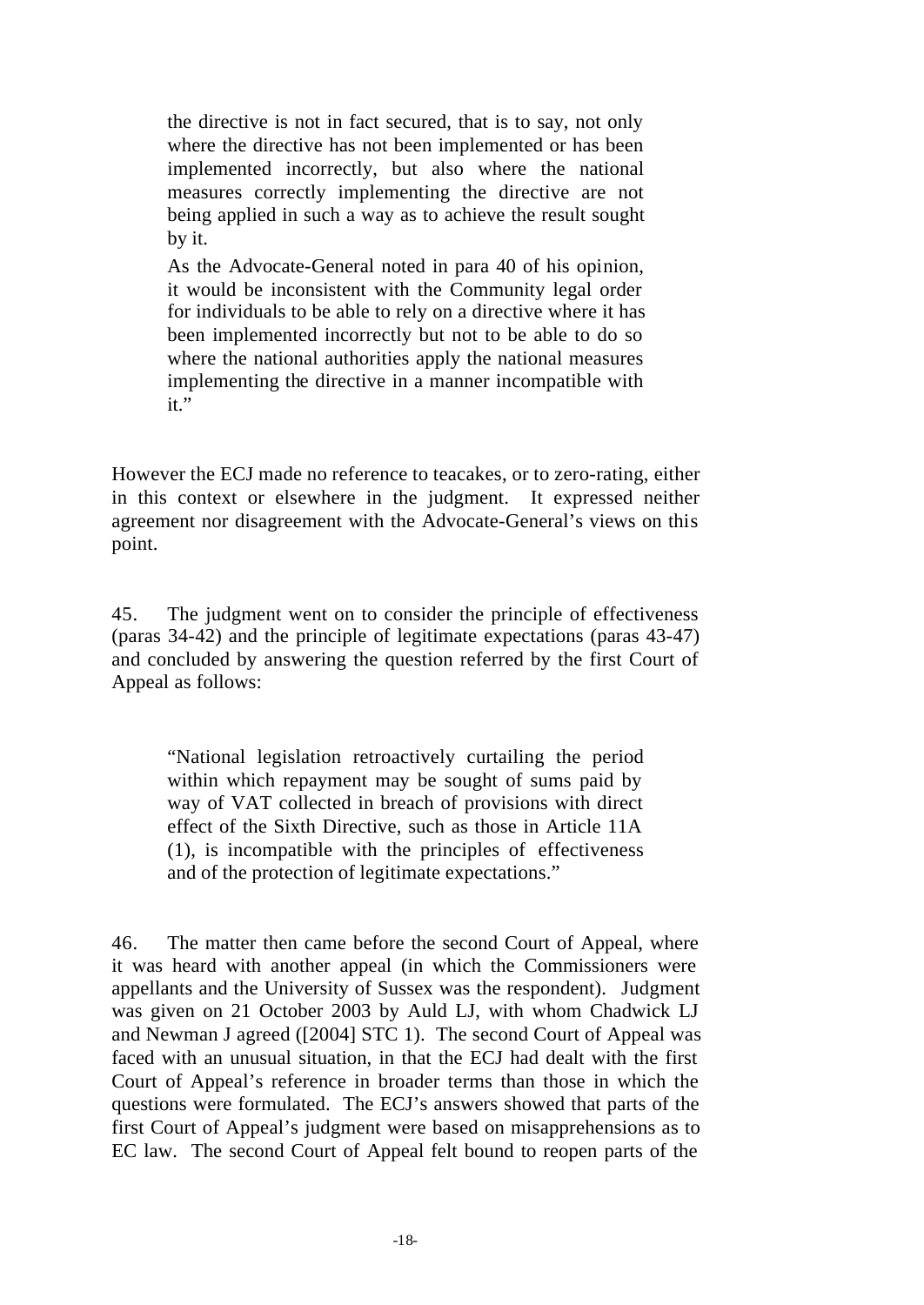first Court of Appeal's judgment (relying so far as necessary on the principle in *Taylor v Lawrence* [2003] QB 528).

47. The situation was unusual in another respect also. As recorded in para 34 of Auld LJ's judgment, shortly before the opening of the resumed appeal, the Commissioners accepted that, in the light of the ECJ's judgment, the retrospective element of the three-year time limit (introduced by the amendment of section 80 of VATA 1994) could not be invoked against a directly enforceable provision of the Sixth Directive. Therefore they conceded both parts of the vouchers claim. They also conceded the capping point in relation to the teacakes claim, but described that as an extra-statutory concession. Auld LJ nevertheless considered the later vouchers claim at some length, in paras 36 to 50 of his judgment, concluding that the order of the first Court of Appeal should be varied and the appeal on the later vouchers claim allowed.

48. Auld LJ then considered the effect, if any, of the ECJ's judgment on the teacakes claim. In the first Court of Appeal, Schiemann LJ had considered and rejected the argument that  $M \& S$ 's claimed right for its teacakes not to be taxed otherwise than by zero-rating was not a directly enforceable right ([2000] STC16, 31):

"[M&S] cannot rely upon Art.12(1) because that provision does not define the content of any right that [M&S] has under Community law. Art. 12(1) defines no right to any particular rate of tax because the fixing of the rate is entirely within the discretion of the United Kingdom under Art. 28(2)(a). Insofar as it is legitimate to describe zero as being the rate applicable to the sale of teacakes that rate is not attributable to Community legislation but rather to United Kingdom legislation which is consistent with our obligations under the EC Treaty."

Having quoted this passage Auld LJ set out at length the passages from the written observations of the European Commission, and the opinion of the Advocate-General, which appeared to contradict this conclusion. But he also noted (para 58) that in its judgment the ECJ said nothing about teacakes, or (in the context of zero-rating) about the second *Becker* condition. He summarised (paras 63-65) the two sides' submissions about the decision of the ECJ in *Idéal Tourisme SA v Belgium* (Case C-36/99) [2000] ECR I-6049.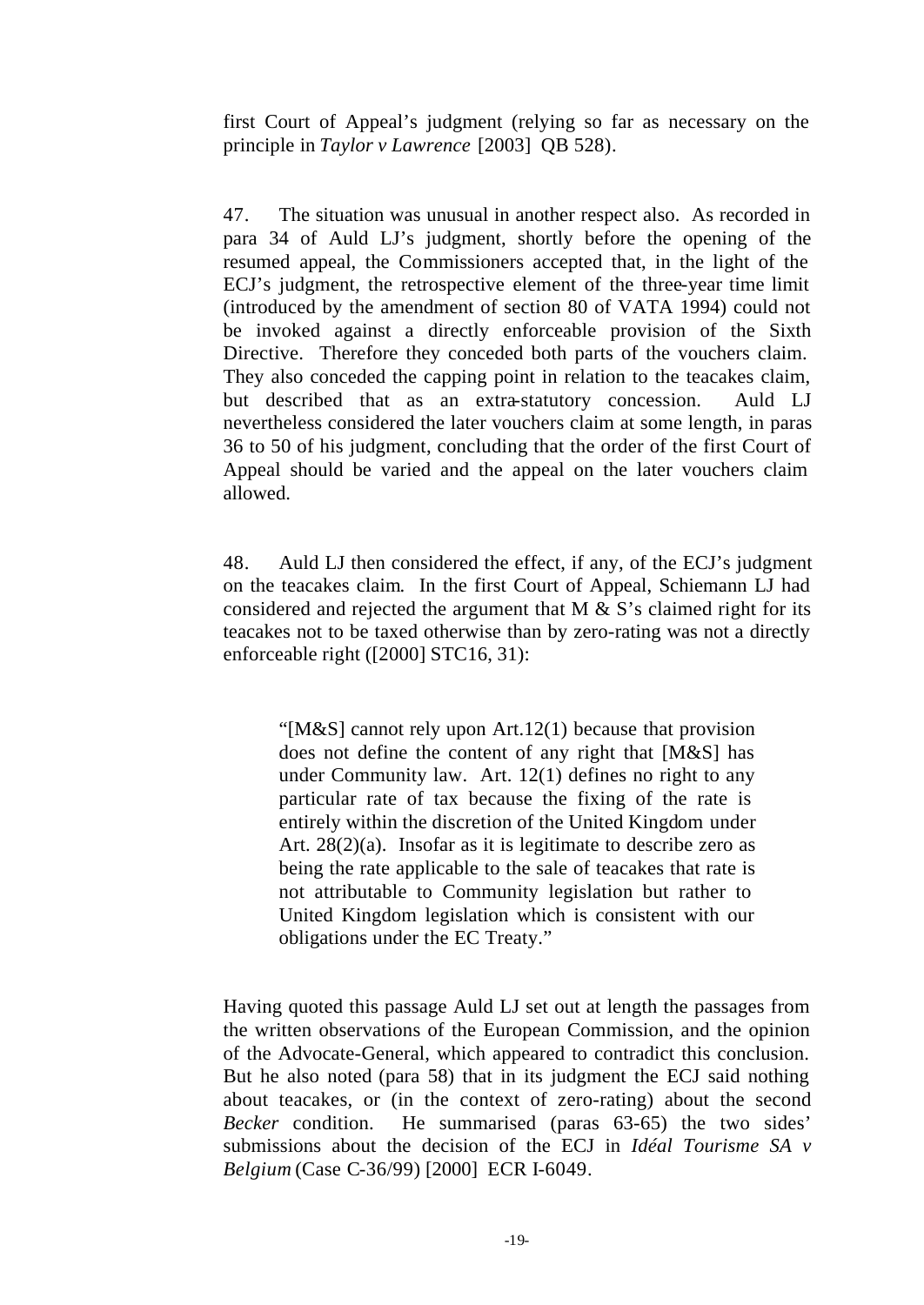49. Auld LJ concluded (paras 68-70) that as regards the first *Becker* condition the ECJ's wide reformulation of the principle put the teacakes claim on the same footing as the later vouchers claim. But it did not engage the second *Becker* condition, and the reasoning of the first Court of Appeal held good (para 69):

"As a matter of logic, and in the light of the Court of Justice's reasoning in *Idéal Tourisme,* a member state's breach of its own domestic law maintained consistently with, but not as a requirement of Community law, is not a breach of a Community law requirement to charge only a rate fixed by law within the meaning of Arts. 10(1)(a) and (b) and  $12(1)$ ."

This conclusion was reinforced by the fact that zero-rating ("exemption with refund of the tax paid at the preceding stage") was not really a rate of tax, but its antonym. The ECJ had said nothing which bore on that conclusion.

50. In case he were wrong on his main conclusion Auld LJ went on to consider M & S's submissions on the passing on (or unjust enrichment) defence, and its reliance on discrimination as between payment traders and repayment traders. His conclusions were adverse to M & S on both points (paras 84 and 85 on the first point, and—rather more tentatively expressed—para 103 on the second point).

# *Discussion*

51. This appeal has therefore reached your Lordships' House by a long and winding road, almost ten years after M & S first gave notice of appeal in respect of its teacakes claim. Your Lordships have heard argument on three main issues:

(1) Did M & S, under article 28 of the Sixth Directive (both before and after its amendment in 1992) have a directly enforceable right not to be required to account for the tax on its teacakes otherwise than in accordance with the zero-rating provisions properly applicable under UK national law?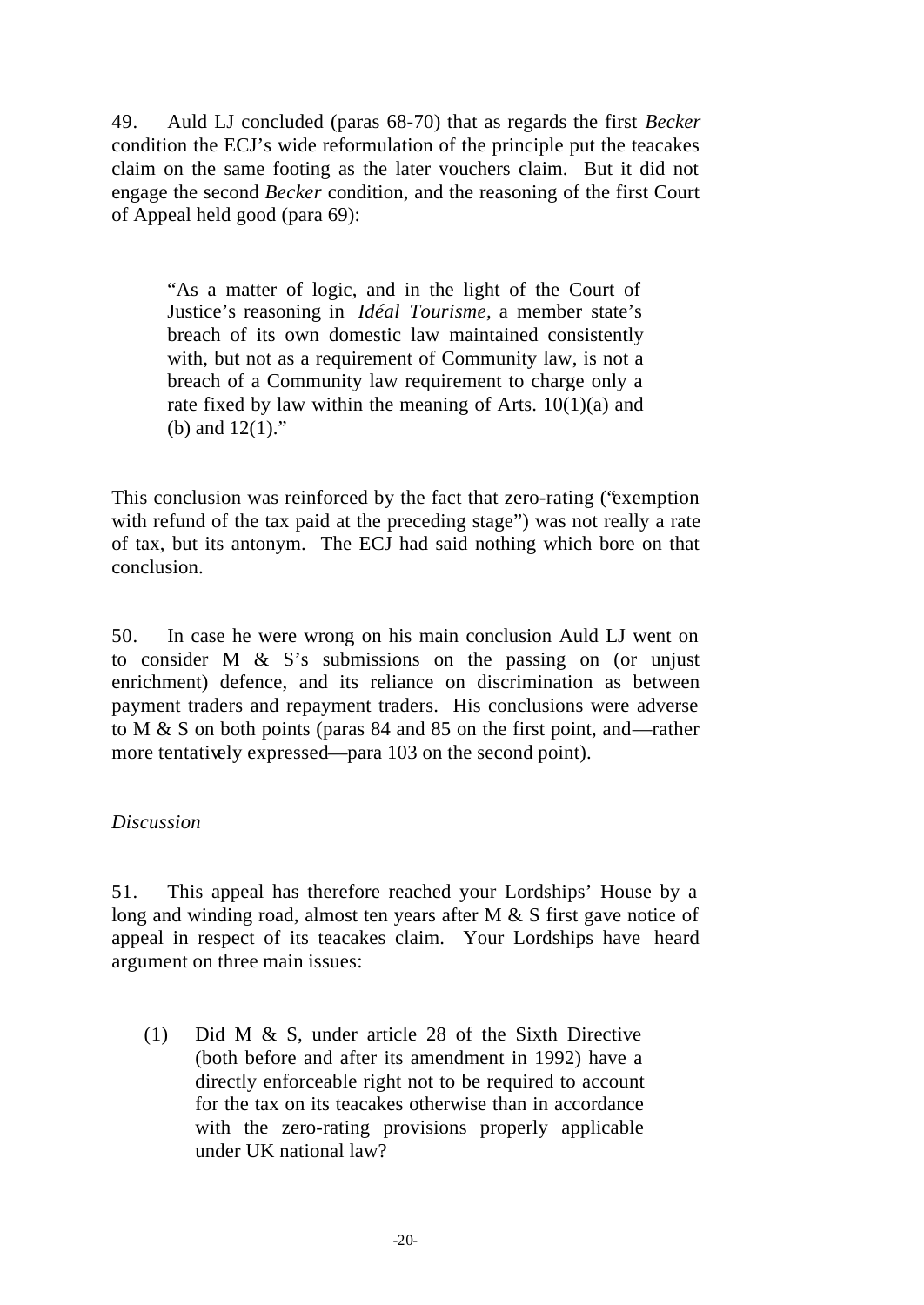- (2) Even if article 28 did not give M & S a directly enforceable right of that type, was the United Kingdom (in giving effect to its discretion under that article) required by the principle of fiscal neutrality to avoid discrimination between different types of traders, so as to give M & S a directly enforceable right to complain of the discrimination?
- (3) If so, does EC law require or permit the remedy granted by the national court to depend on proof of financial loss, and on the absence of unjust enrichment?

52. On the first of these issues, it is not in dispute that article 28 is a transitional provision which does not form part of the harmonised system of VAT. It confers on member states a discretion, exerciseable within the ambit of what is permitted by article 28 (including, after the amendment in 1992, the requirement for measures to be "in accordance with Community law"). If the member state exercises its discretion within the permitted limits, it is acting consistently with EC law, and within a framework provided by EC law, but the measures which it continues in force are essentially national measures.

53. The decision of the ECJ in *Idéal Tourisme SA v Belgium* [2000] ECR 1-6049 provides guidance on this type of situation. The claimant company complained that its international passenger coach operations were subject to VAT at 6%, whereas international air transport was exempt (under Belgian legislation ante-dating the Sixth Directive). The claim failed. The ECJ observed (para 38):

"The harmonisation envisaged has not yet been achieved, insofar as the Sixth Directive, by virtue of Art. 28(3)(b), unreservedly authorises the member states to retain certain provisions of their national legislation predating the Sixth Directive which would, without that authorisation, be incompatible with that directive. Consequently, insofar as a member state retains such provisions, it does not transpose the Sixth Directive and thus does not infringe either that directive or the general Community principles which member states must, according to *Klensch* [1986] ECR 3477, comply with when implementing Community legislation."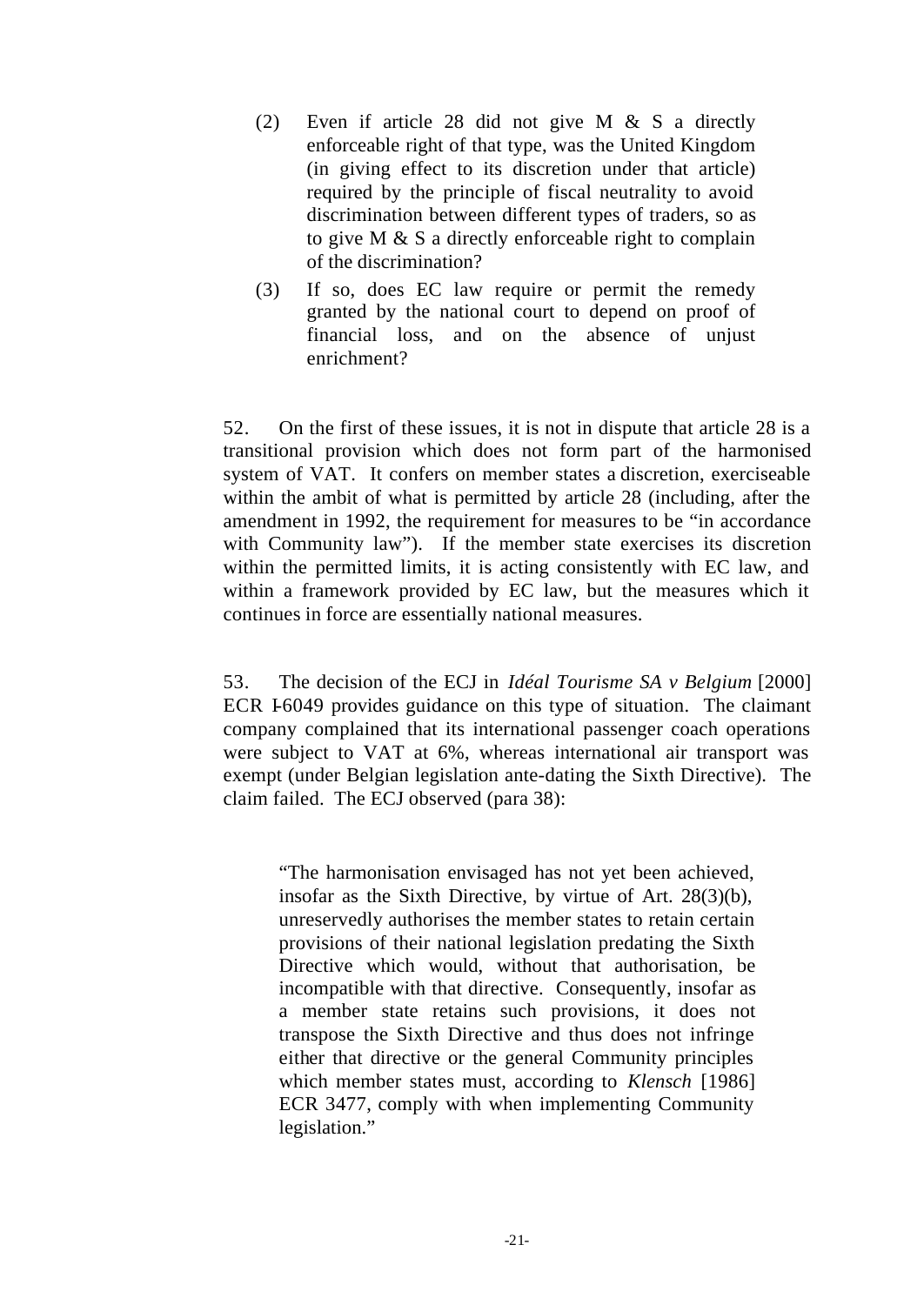There are some similar observations in the opinion of Advocate-General Cosmas at para 30 of his opinion.

54. It is true that in *Idéal Tourisme* the Belgian state had not misunderstood or misapplied its own domestic legislation. But that seems immaterial in the context of whether there is a breach of EC law. But for the observations of the European Commission and of Advocate-General Geelhoed on the reference in this case, I would have little or no hesitation in concluding, in common with all the United Kingdom tribunals and courts which have so far considered the matter, that M & S had no directly enforceable right under EC law.

55. Mr Lasok QC (for the Commissioners) has submitted that the observations of the European Commission were based on a misunderstanding, which the Advocate-General followed. There is, he submitted, no reasoning to explain the conclusions which the Advocate-General seems to have reached. Mr Lasok also emphasised that the ECJ did not comment on this aspect of the matter. It may be that the ECJ did not agree with the Advocate-General's observations, but refrained from making any comment on them because they were not strictly relevant to the reference. However, for my part I find it impossible to be sure about that. The reference from the first Court of Appeal had got into something of a muddle, which led the ECJ to take the unusual course of departing from the questions referred to it. The ECJ must have been anxious to obviate any further confusion. Auld LJ (at para 68 of his judgment, already noted) evidently thought that the general principle enunciated by the ECJ was relevant to the teacakes claim so far as concerned the first *Becker* question.

56. In a case which has already gone on for ten years I am naturally very reluctant (in common, no doubt, with all your Lordships) to see further delay and expense occasioned by a second reference to the ECJ. But the Advocate-General has in this case (in para 44 of his opinion) criticised the national courts for acting in breach of EC law. Having studied his opinion and the judgment of the ECJ I consider that there is still real doubt as to the relevant principles of EC law, and that this House, as the national court of last resort, really has no alternative but to make another reference.

57. If a reference is to be made I would also refer the questions of EC law underlying the second and third issues argued before your Lordships. On the second issue M & S have relied on *Goldsmiths*